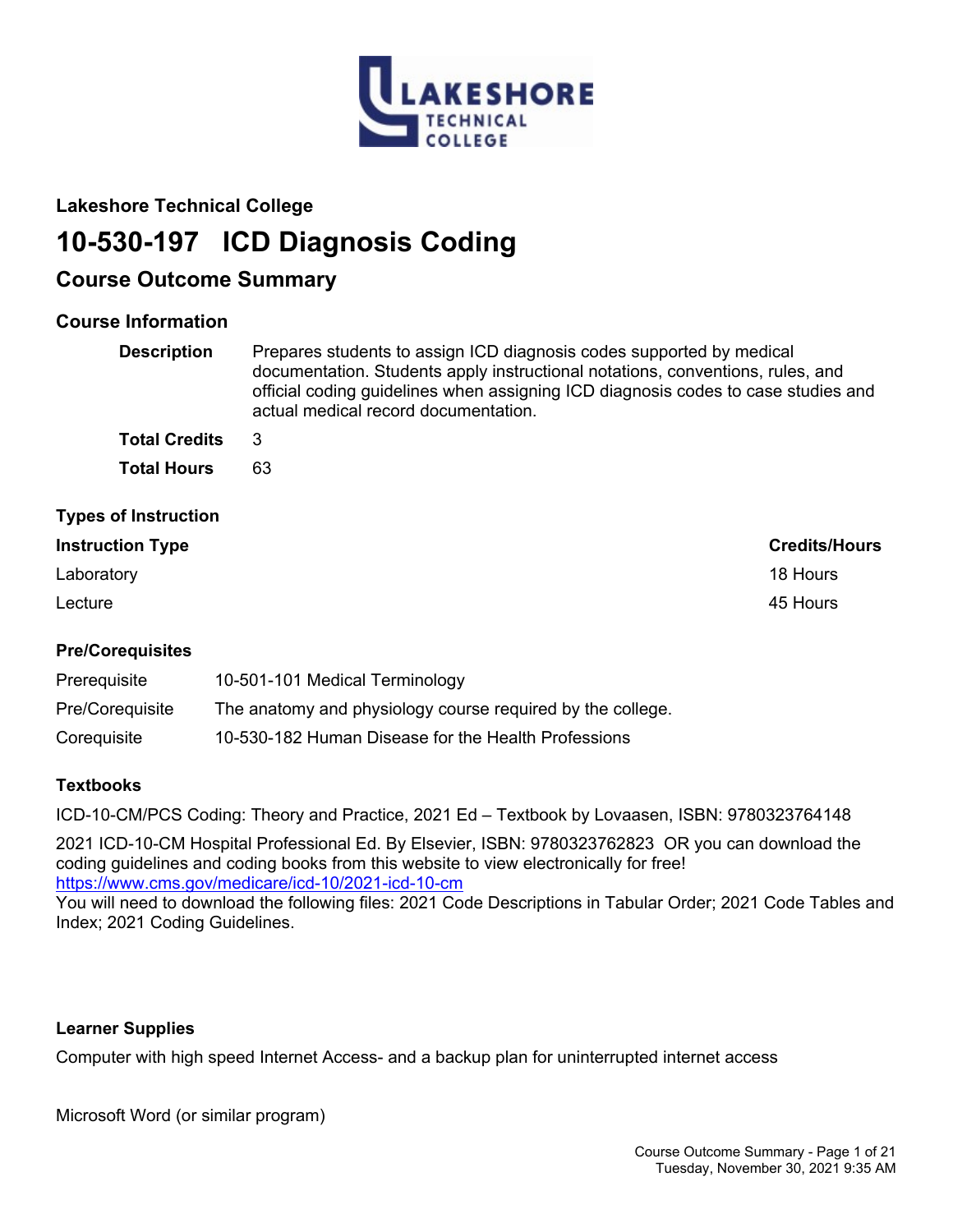Blackboard supported browser (examples: Google Chrome (preferred) or Internet Explorer)

## **Core Abilities**

## **1. Apply learning**

#### **Criteria**

- 1.1. Learner transfers academic knowledge and principles to life and work situations
- 1.2. Learner incorporates prior learning
- 1.3. Learner knows when to ask for help
- 1.4. Learner demonstrates appropriate safety precautions<br>1.5. Learner identifies the need for lifelong learning
- Learner identifies the need for lifelong learning
- 1.6. Learner develops the ability to research beyond the required work
- 1.7. Learner demonstrates a curiosity for learning about cultures, norms, and practices

#### **2. Communicate effectively**

#### **Criteria**

- 2.1. Learner comprehends written materials
- 2.2. Learner writes clearly, concisely, and accurately
- 2.3. Learner adjusts communication style in order to meet the needs of others
- 2.4. Learner demonstrates active listening skills
- 2.5. Learner uses culturally appropriate verbal and non-verbal communication methods

#### **3. Demonstrate critical thinking**

**Criteria**

- 3.1. Learner determines issues that merit action
- 3.2. Learner takes initiative in the problem solving processes
- 3.3. Learner makes decisions considering alternatives and consequences
- 3.4. Learner refines action plans based on evaluation of feedback
- 3.5. Learner identifies interdependencies of world issues & events

#### **4. Integrate technology**

**Criteria**

- 4.1. Learner determines which tasks can be performed more efficiently by using technology
- 4.2. Learner uses technology to perform tasks more efficiently
- 4.3. Learner adapts to changing/emerging technology
- 4.4. Learner selects culturally appropriate technology/tools to communicate with diverse groups

#### **5. Work cooperatively**

**Criteria**

- 5.1. Learner contributes to a group with ideas, suggestions, and effort
- 5.2. Learner completes his/her share of tasks necessary to complete a project
- 5.3. Learner encourages team members by listening and responding appropriately to their contributions
- 5.4. Learner maintains self control
- 5.5. Learner resolves differences for the benefit of the team
- 5.6. Learner accepts constructive feedback
- 5.7. Learner effectively establishes rapport and builds situationally appropriate relationships

## **Program Outcomes**

#### **1. HIT - Apply data governance principles to ensure the quality of health data**

**Summative Assessment Strategies**

- 1.1. WTCS TSA Scoring Guide
- 1.2. Capstone Project

#### **Criteria**

- 1.1. Collect and maintain health data
- 1.2. Apply policies and procedures to ensure accuracy, timeliness and completeness of health data in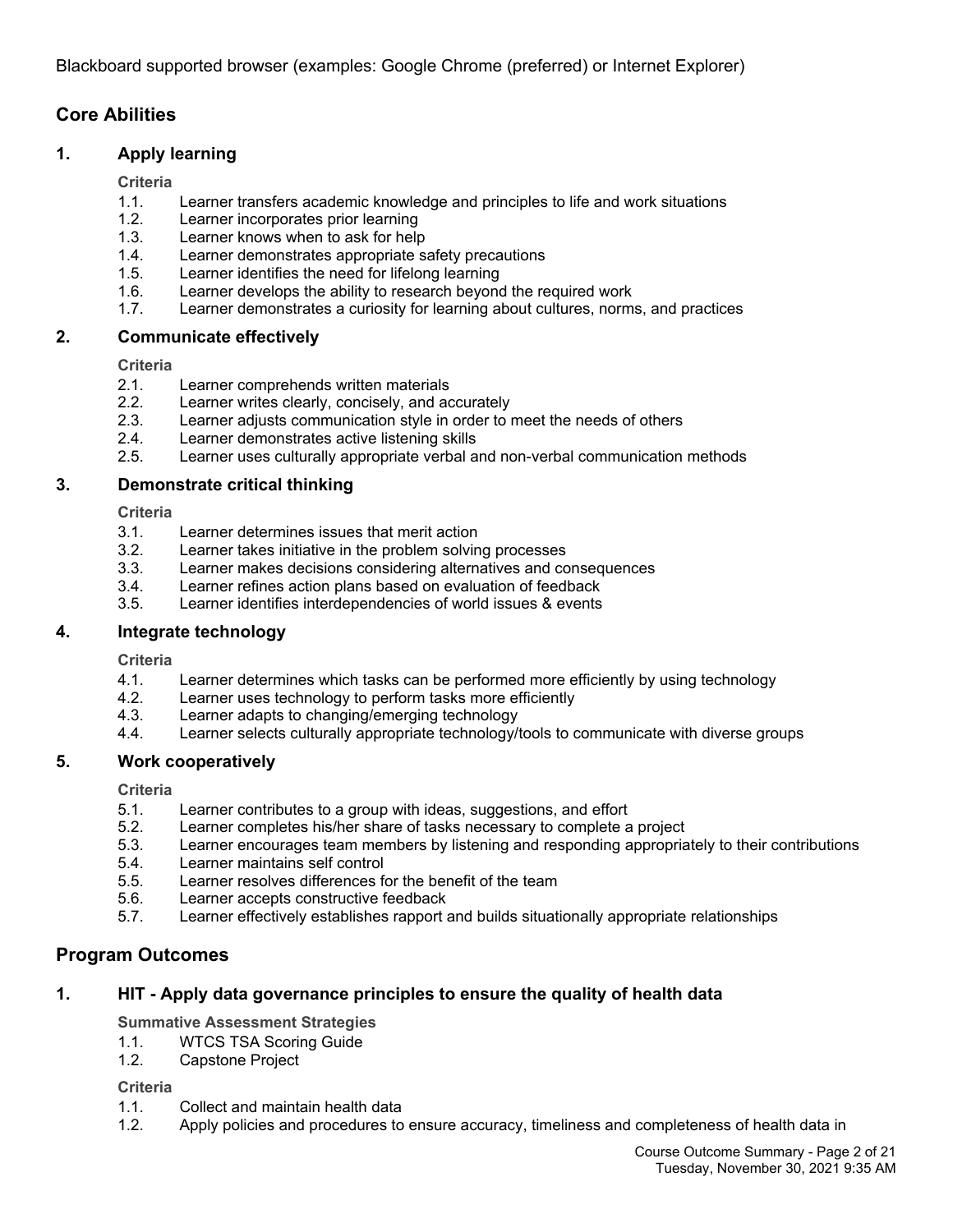accordance with current regulations and standards

1.3. Apply policies and procedures to the use, disclosure, and exchange of primary and secondary health data

## **2. HIT - Apply coding and reimbursement systems**

### **Summative Assessment Strategies**

2.1. WTCS TSA Scoring Guide

#### **Criteria**

- 2.1. Assign ICD diagnosis and procedure codes using current regulations and established guidelines
- 2.2. Assign CPT and HCPCS codes using current regulations and established guidelines
- 2.3. Initiate compliant physician queries to improve clinical documentation
- 2.4. Apply reimbursement systems for a variety of healthcare settings (e.g. MS-DRG, APC, RBRVS etc.)
- 2.5. Monitor coding and revenue cycle processes

## **3. HIT - Model professional behaviors and ethics**

**Summative Assessment Strategies**

3.1. TSA Assessment Rubric

**Criteria**

- 3.1. Adhere to security, privacy, and confidentiality policies, laws and regulations in the execution of work processes
- 3.2. Apply and promote ethical standards of practice
- 3.3. Demonstrate reliability, dependability, and initiative

## **4. HIT - Apply informatics and analytics in data use**

**Summative Assessment Strategies**

4.1. WTCS TSA Scoring Guide

#### **Criteria**

- 4.1. Utilize a variety of technology tools in the execution of work processes
- 4.2. Support implementation, use and maintenance of health information systems
- 4.3. Examine how information systems policies and procedures are used to protect and maintain electronic health data
- 4.4. Examine the design, integration and use of healthcare databases<br>4.5. Conduct data analytic activities, including retrieval, analysis, displa
- 4.5. Conduct data analytic activities, including retrieval, analysis, display and reporting of health data
- 4.6. Examine how informatics and analytics are utilized for operations, monitoring, and strategic management
- 4.7. Examine industry trends and future challenges associated with health informatics and data analytics

## **5. HIT - Apply organizational management techniques**

## **Summative Assessment Strategies**

5.1. WTCS TSA Scoring Guide

**Criteria**

- 5.1. Apply leadership fundamentals in a collaborative team environment
- 5.2. Contribute to supervisory management functions including but not limited to training, staffing, performance improvement, budgeting, strategic planning and project management
- 5.3. Conduct activities to ensure compliance with industry rules, regulations, legislation, accreditation, licensure, and certification standards
- 5.4. Assess coding and revenue cycle processes for efficiency, accuracy, and compliance with regulatory guidance and standards
- 5.5. Promote a culture of diversity through personal actions and by contributing to development of policies and programs

## **External Standards**

**Title** 2018 AHIMA Health Information Management Associate Degree Curriculum **Competencies** 

## **Target Standards**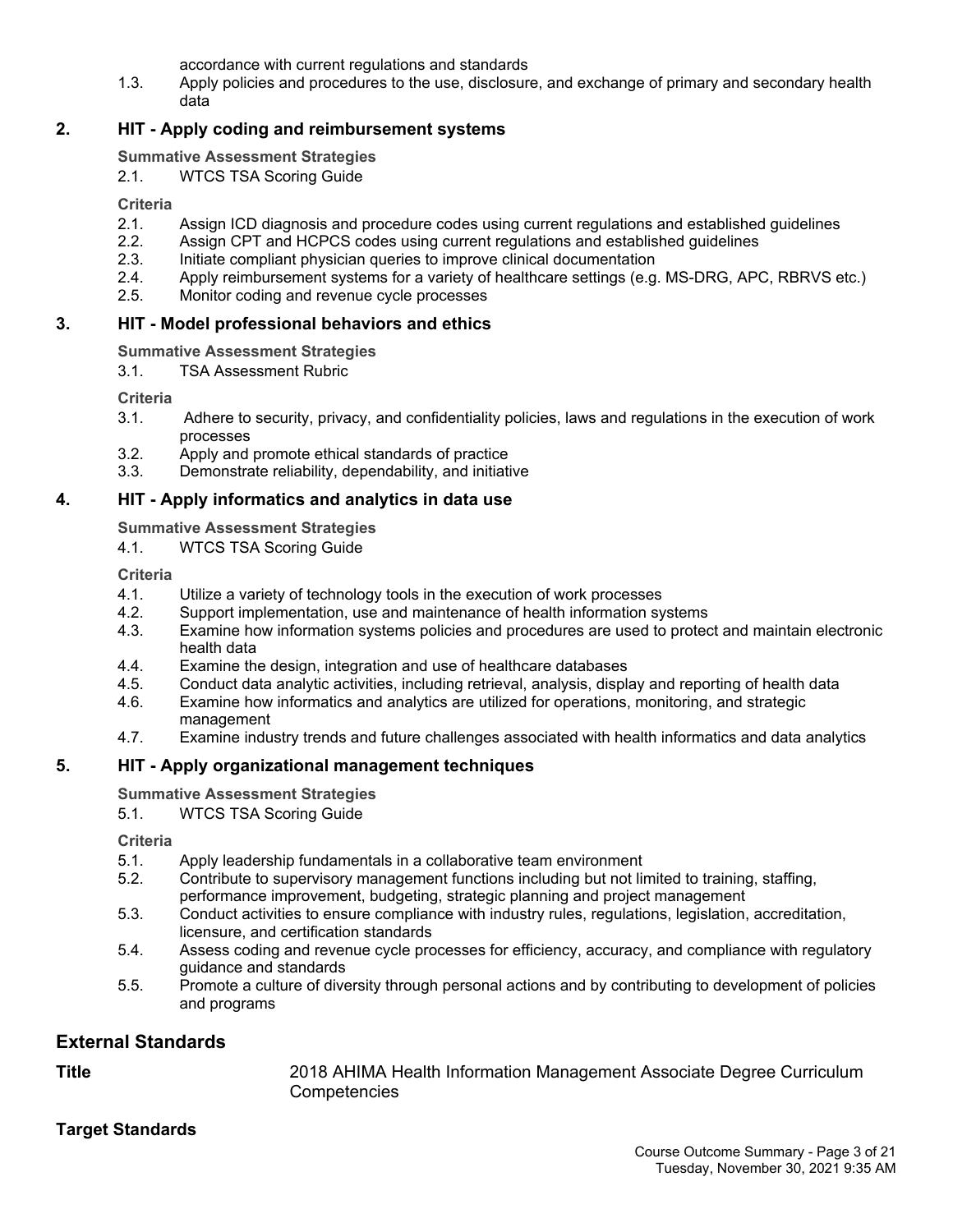- I.5. Explain the use of classification systems, clinical vocabularies, and nomenclatures.
- II.3. Identify compliance requirements throughout the health information life cycle.
- III.2. Utilize technologies for health information management.

IV.1. Validate assignment of diagnostic and procedural codes and groupings in accordance with official guidelines.

- IV.2. Describe components of revenue cycle management and clinical documentation improvement.
- IV.3. Summarize regulatory requirements and reimbursement methodologies.
- IV.1. RM Determine diagnosis and procedure codes according to official guidelines.
- IV.2. RM Evaluate revenue cycle processes.
- IV.3. RM Evaluate compliance with regulatory requirements and reimbursement methodologies
- V.2. Demonstrate compliance with external forces.
- V.4. Identify the impact of policy on health care.
- VI.7. Assess ethical standards of practice.

**Title** 2018 AHIMA Health Information Management Associate Degree Curriculum **Competencies** 

## **Target Standards**

- I.5. Explain the use of classification systems, clinical vocabularies, and nomenclatures.
- II.3. Identify compliance requirements throughout the health information life cycle.
- III.2. Utilize technologies for health information management.

IV.1. Validate assignment of diagnostic and procedural codes and groupings in accordance with official guidelines.

- IV.2. Describe components of revenue cycle management and clinical documentation improvement.
- IV.3. Summarize regulatory requirements and reimbursement methodologies.
- IV.1. RM Determine diagnosis and procedure codes according to official guidelines.
- IV.2. RM Evaluate revenue cycle processes.
- IV.3. RM Evaluate compliance with regulatory requirements and reimbursement methodologies
- V.2. Demonstrate compliance with external forces.
- V.4. Identify the impact of policy on health care.
- VI.7. Assess ethical standards of practice.

## **Course Competencies**

## **1. EXAMINE the ICD-10-CM classification system**

**Linked Core Abilities** Apply learning Communicate effectively Demonstrate critical thinking Work cooperatively

**Linked Program Outcomes**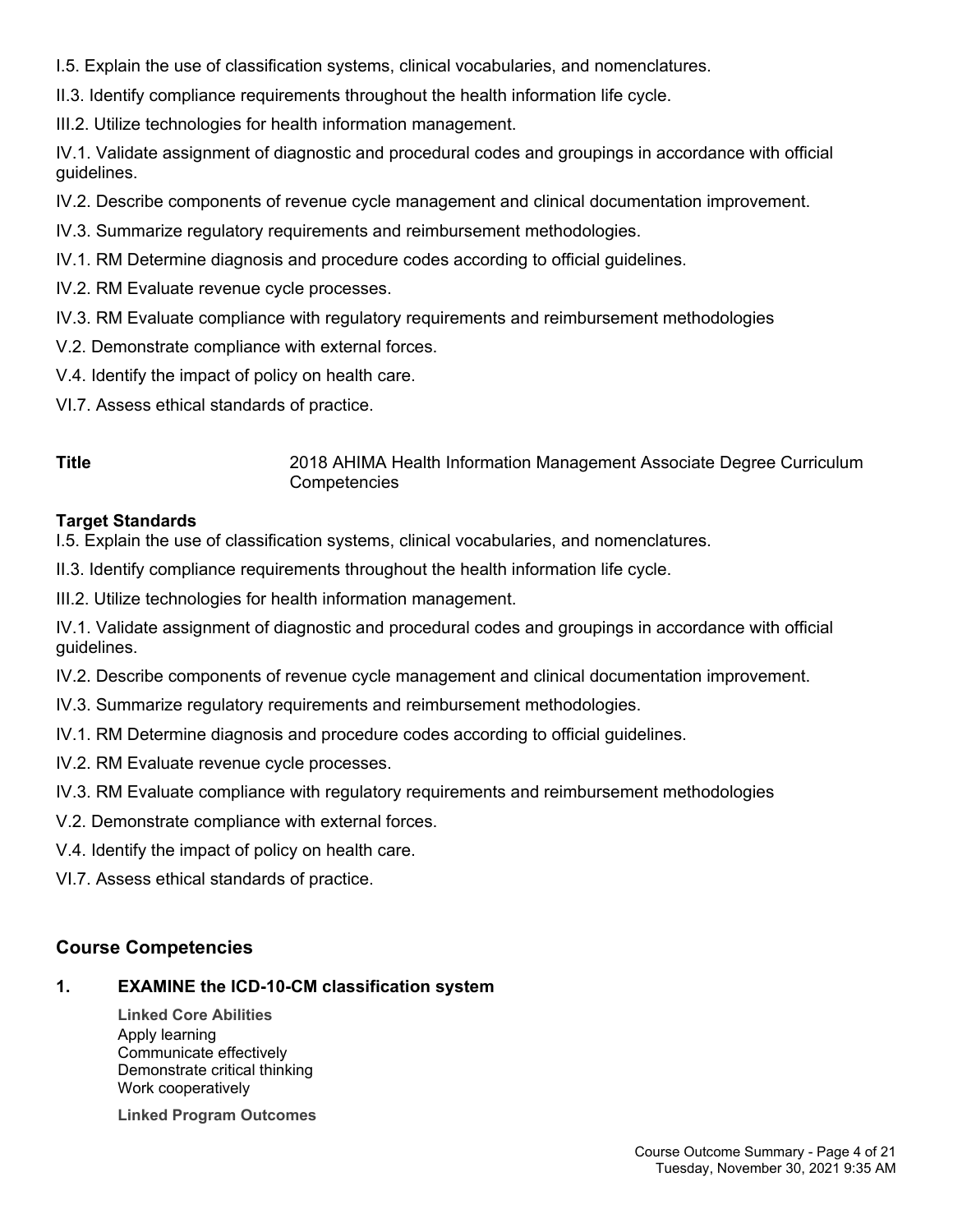- HIT Apply data governance principles to ensure the quality of health data
- HIT Apply coding and reimbursement systems
- HIT Model professional behaviors and ethics
- HIT Apply informatics and analytics in data use
- HIT Apply organizational management techniques

**Linked External Standards**

I.5. Explain the use of classification systems, clinical vocabularies, and nomenclatures.

- II.3. Identify compliance requirements throughout the health information life cycle.
- IV.2. Describe components of revenue cycle management and clinical documentation improvement.
- IV.3. Summarize regulatory requirements and reimbursement methodologies.
- IV.2. RM Evaluate revenue cycle processes.
- IV.3. RM Evaluate compliance with regulatory requirements and reimbursement methodologies
- V.4. Identify the impact of policy on health care.
- VI.7. Assess ethical standards of practice.

#### **Assessment Strategies**

- 1.1. Oral, written or graphic assessment
- 1.2. Quiz
- 1.3. Computerized Test
- 1.4. Textbook Chapter Exercises

#### **Criteria**

#### *Your performance will be successful when:*

- 1.1. you describe the history and evolution of the ICD-10-CM classification system
- 1.2. you describe the purpose and application of the ICD-10-CM classification system
- 1.3. you describe the purpose and application of the ICD-10-CM Official Guidelines for Coding and Reporting
- 1.4. you describe the review and maintenance of the ICD-10-CM classification system and associated Official Guidelines for Coding and Reporting
- 1.5. you describe the arrangement and application of conventions (symbols, punctuation and instructional notes) of the ICD-10-CM code book
- 1.6. you describe the organization, content and use of the ICD-10-CM Official Guidelines for Coding and **Reporting**

#### **Learning Objectives**

- 1.a. Describe the application of coding.
- 1.b. Define the nomenclature and classification.
- 1.c. Identify the historical timeline of coding.
- 1.d. Describe different coding organizations.
- 1.e. Recognize the importance of the Standards of Ethical Coding.
- 1.f. Define compliance as it relates to coding.
- 1.g. Explain confidentiality as it applies to coding.
- 1.h. Define "principle diagnosis".
- 1.i. Define "principle procedure".
- 1.j. List the basic guidelines for reporting diagnoses.
- 1.k. Identify the types of documentation acceptable for assigning codes.
- 1.l. Identify the format of the ICD-10-CM code book.
- 1.m. Explain and apply the conventions and guidelines.

### **2. CODE infectious and parasitic diseases**

**Linked Core Abilities** Apply learning Demonstrate critical thinking Integrate technology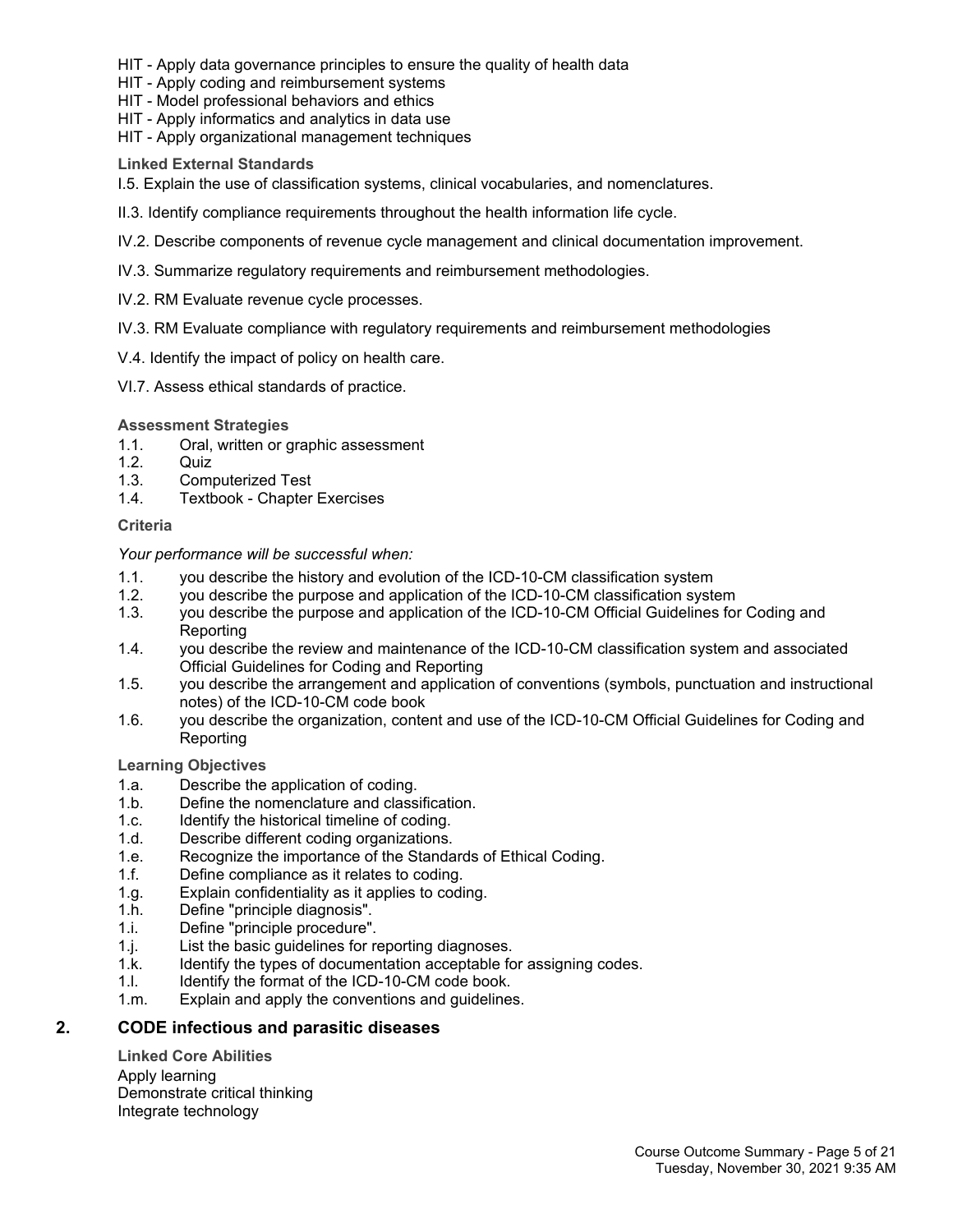**Linked Program Outcomes**

HIT - Apply data governance principles to ensure the quality of health data

HIT - Apply coding and reimbursement systems

HIT - Model professional behaviors and ethics

#### **Linked External Standards**

I.5. Explain the use of classification systems, clinical vocabularies, and nomenclatures.

III.2. Utilize technologies for health information management.

IV.1. Validate assignment of diagnostic and procedural codes and groupings in accordance with official guidelines.

IV.1. RM Determine diagnosis and procedure codes according to official guidelines.

V.2. Demonstrate compliance with external forces.

#### **Assessment Strategies**

- 2.1. Coding scenario or case study
- 2.2. Computerized Test<br>2.3. Quiz
- Quiz.
- 2.4. Textbook Chapter Exercises

#### **Criteria**

*Your performance will be successful when:*

- 2.1. codes reflect the highest possible level of specificity<br>2.2. codes comply with all ICD-10-CM coding convention
- 2.2. codes comply with all ICD-10-CM coding conventions and Official Guidelines for Coding and Reporting
- 2.3. multiple codes are assigned and sequenced in compliance with UHDDS (or other specified minimum data set) reporting guidelines
- 2.4. codes are supported by medical documentation
- 2.5. other abstracted data is accurate and complete (when applicable)

#### **Learning Objectives**

- 2.a. Apply and assign the correct ICD-10-CM codes in accordance with the Official Guidelines for Coding and Reporting.
- 2.b. Recognize infectious and parasitic diseases.
- 2.c. Assign the correct Z codes.
- 2.d. Identify common treatments, medications, laboratory values, and diagnostic tests associated with infectious and parasitic diseases.

#### **3. CODE neoplasms**

**Linked Core Abilities** Apply learning Demonstrate critical thinking

**Linked Program Outcomes**

HIT - Apply data governance principles to ensure the quality of health data

HIT - Apply coding and reimbursement systems

HIT - Model professional behaviors and ethics

**Linked External Standards**

I.5. Explain the use of classification systems, clinical vocabularies, and nomenclatures.

III.2. Utilize technologies for health information management.

IV.1. Validate assignment of diagnostic and procedural codes and groupings in accordance with official guidelines.

IV.1. RM Determine diagnosis and procedure codes according to official guidelines.

V.2. Demonstrate compliance with external forces.

#### **Assessment Strategies**

3.1. Coding scenario or case study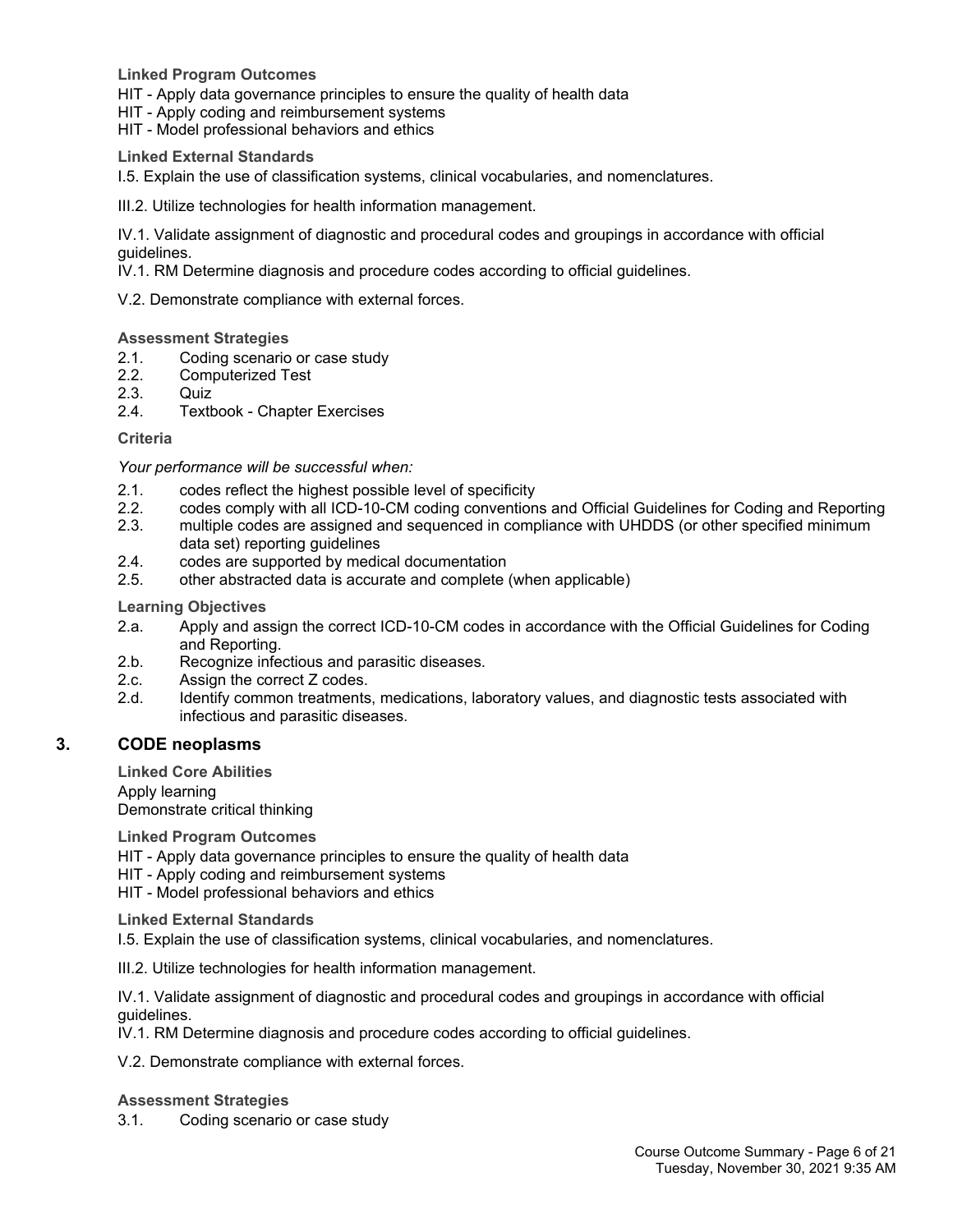#### 3.2. Computerized Test

- 3.3. Quiz
- 3.4. Textbook Chapter Exercises

#### **Criteria**

#### *Your performance will be successful when:*

- 3.1. codes reflect the highest possible level of specificity
- 3.2. codes comply with all ICD-10-CM coding conventions and Official Guidelines for Coding and Reporting
- 3.3. multiple codes are assigned and sequenced in compliance with UHDDS (or other specified minimum data set) reporting guidelines
- 3.4. codes are supported by medical documentation
- 3.5. other abstracted data is accurate and complete (when applicable)

**Learning Objectives**

- 3.a. Apply diagnosis/procedure codes according to current guidelines
- 3.b. Sequence ICD-10-CM diagnosis codes as directed by coding guidelines or ICD-10-CM conventions.
- 3.c. Demonstrate knowledge of diseases, apply the ICD-10-CM Official Coding Guidelines for Coding and Reporting of diseases, and assign the correct ICD-10-CM codes using all rules and guidelines (including Z codes).
- 3.d. Learn and identify the common treatments, medications, laboratory values, and diagnostic tests related to diseases.
- 3.e. Recognize the importance of the Standards of Ethical Coding.
- 3.f. Identify pertinent anatomy and physiology of neoplasms and neoplastic diseases.

#### **4. CODE diseases of the blood and blood-forming organs and certain disorders involving the immune mechanism**

**Linked Core Abilities** Apply learning Demonstrate critical thinking

**Linked Program Outcomes**

HIT - Apply data governance principles to ensure the quality of health data

HIT - Apply coding and reimbursement systems

HIT - Model professional behaviors and ethics

**Linked External Standards**

I.5. Explain the use of classification systems, clinical vocabularies, and nomenclatures.

III.2. Utilize technologies for health information management.

IV.1. Validate assignment of diagnostic and procedural codes and groupings in accordance with official guidelines.

IV.1. RM Determine diagnosis and procedure codes according to official guidelines.

V.2. Demonstrate compliance with external forces.

#### **Assessment Strategies**

- 4.1. Coding scenario or case study
- 4.2. Computerized Test
- 4.3. Quiz
- 4.4. Textbook Chapter Exercises

**Criteria**

#### *Your performance will be successful when:*

- 4.1. codes reflect the highest possible level of specificity
- 4.2. codes comply with all ICD-10-CM coding conventions and Official Guidelines for Coding and Reporting
- 4.3. multiple codes are assigned and sequenced in compliance with UHDDS (or other specified minimum data set) reporting guidelines
- 4.4. codes are supported by medical documentation
- 4.5. other abstracted data is accurate and complete (when applicable)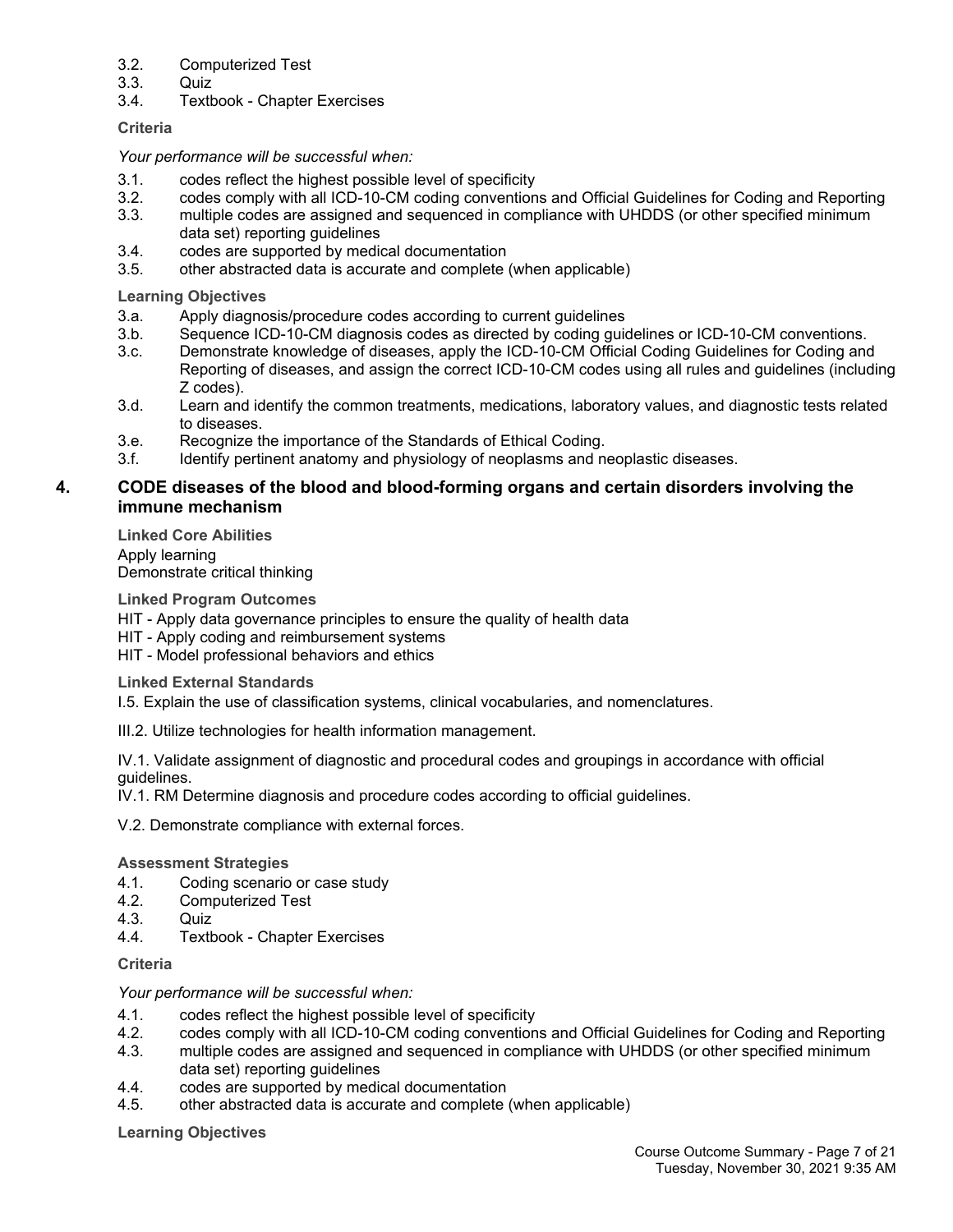- 4.a. Apply diagnosis/procedure codes according to current guidelines
- 4.b. Sequence ICD-10-CM diagnosis codes as directed by coding guidelines or ICD-10-CM conventions.<br>4.c. Demonstrate knowledge of diseases, apply the ICD-10-CM Official Coding Guidelines for Coding and
- Demonstrate knowledge of diseases, apply the ICD-10-CM Official Coding Guidelines for Coding and Reporting of diseases, and assign the correct ICD-10-CM codes using all rules and guidelines (including Z codes).
- 4.d. Learn and identify the common treatments, medications, laboratory values, and diagnostic tests related to diseases.
- 4.e. Recognize the importance of the Standards of Ethical Coding.
- 4.f. Identify pertinent anatomy and physiology of the blood and blood-forming organs and immune mechanism and diseases associated.

#### **5. CODE endocrine, nutritional and metabolic diseases**

**Linked Core Abilities** Apply learning Demonstrate critical thinking

**Linked Program Outcomes**

HIT - Apply data governance principles to ensure the quality of health data

HIT - Apply coding and reimbursement systems

HIT - Model professional behaviors and ethics

**Linked External Standards**

I.5. Explain the use of classification systems, clinical vocabularies, and nomenclatures.

III.2. Utilize technologies for health information management.

IV.1. Validate assignment of diagnostic and procedural codes and groupings in accordance with official guidelines.

IV.1. RM Determine diagnosis and procedure codes according to official guidelines.

V.2. Demonstrate compliance with external forces.

#### **Assessment Strategies**

- 5.1. Coding scenario or case study
- 5.2. Computerized Test
- 5.3. Quiz
- 5.4. Textbook Chapter Exercises

#### **Criteria**

*Your performance will be successful when:*

- 5.1. codes reflect the highest possible level of specificity
- 5.2. codes comply with all ICD-10-CM coding conventions and Official Guidelines for Coding and Reporting
- 5.3. multiple codes are assigned and sequenced in compliance with UHDDS (or other specified minimum data set) reporting guidelines
- 5.4. codes are supported by medical documentation
- 5.5. other abstracted data is accurate and complete (when applicable)

#### **Learning Objectives**

- 5.a. Apply diagnosis/procedure codes according to current guidelines
- 5.b. Sequence ICD-10-CM diagnosis codes as directed by coding guidelines or ICD-10-CM conventions.
- 5.c. Demonstrate knowledge of diseases, apply the ICD-10-CM Official Coding Guidelines for Coding and Reporting of diseases, and assign the correct ICD-10-CM codes using all rules and guidelines (including Z codes).
- 5.d. Learn and identify the common treatments, medications, laboratory values, and diagnostic tests related to diseases.
- 5.e. Recognize the importance of the Standards of Ethical Coding.
- 5.f. Identify pertinent anatomy, physiology and diseases of the endocrine, nutritional, and metabolic organs and body systems.

#### **6. CODE mental and behavioral disorders**

**Linked Core Abilities**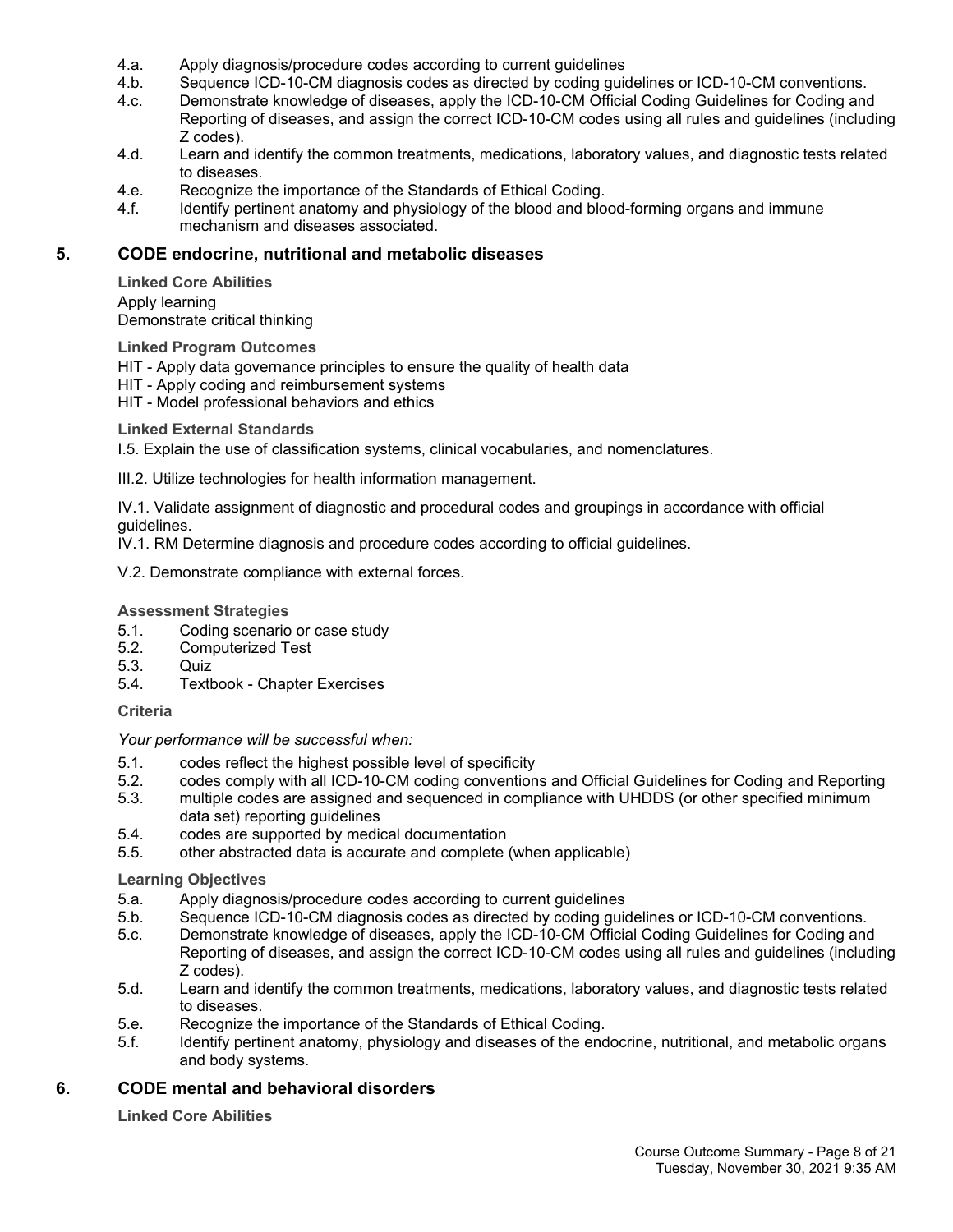Apply learning Demonstrate critical thinking

**Linked Program Outcomes**

HIT - Apply data governance principles to ensure the quality of health data

HIT - Apply coding and reimbursement systems

HIT - Model professional behaviors and ethics

**Linked External Standards**

I.5. Explain the use of classification systems, clinical vocabularies, and nomenclatures.

III.2. Utilize technologies for health information management.

IV.1. Validate assignment of diagnostic and procedural codes and groupings in accordance with official guidelines.

IV.1. RM Determine diagnosis and procedure codes according to official guidelines.

V.2. Demonstrate compliance with external forces.

#### **Assessment Strategies**

- 6.1. Coding scenario or case study
- 6.2. Computerized Test
- 6.3. Quiz
- 6.4. Textbook Chapter Exercises

**Criteria**

#### *Your performance will be successful when:*

- 6.1. codes reflect the highest possible level of specificity
- 6.2. codes comply with all ICD-10-CM coding conventions and Official Guidelines for Coding and Reporting
- 6.3. multiple codes are assigned and sequenced in compliance with UHDDS (or other specified minimum data set) reporting guidelines
- 6.4. codes are supported by medical documentation
- 6.5. other abstracted data is accurate and complete (when applicable)

**Learning Objectives**

- 6.a. Apply diagnosis/procedure codes according to current guidelines
- 6.b. Sequence ICD-10-CM diagnosis codes as directed by coding guidelines or ICD-10-CM conventions.
- 6.c. Demonstrate knowledge of diseases, apply the ICD-10-CM Official Coding Guidelines for Coding and Reporting of diseases, and assign the correct ICD-10-CM codes using all rules and guidelines (including Z codes).
- 6.d. Learn and identify the common treatments, medications, laboratory values, and diagnostic tests related to diseases.
- 6.e. Recognize the importance of the Standards of Ethical Coding.
- 6.f. Identify pertinent anatomy, physiology and diseases of mental, behavioral and neurodevelopmental disorders.

#### **7. CODE diseases of the nervous system**

**Linked Core Abilities** Apply learning Demonstrate critical thinking

**Linked Program Outcomes**

HIT - Apply data governance principles to ensure the quality of health data

HIT - Apply coding and reimbursement systems

HIT - Model professional behaviors and ethics

**Linked External Standards**

I.5. Explain the use of classification systems, clinical vocabularies, and nomenclatures.

III.2. Utilize technologies for health information management.

IV.1. Validate assignment of diagnostic and procedural codes and groupings in accordance with official guidelines.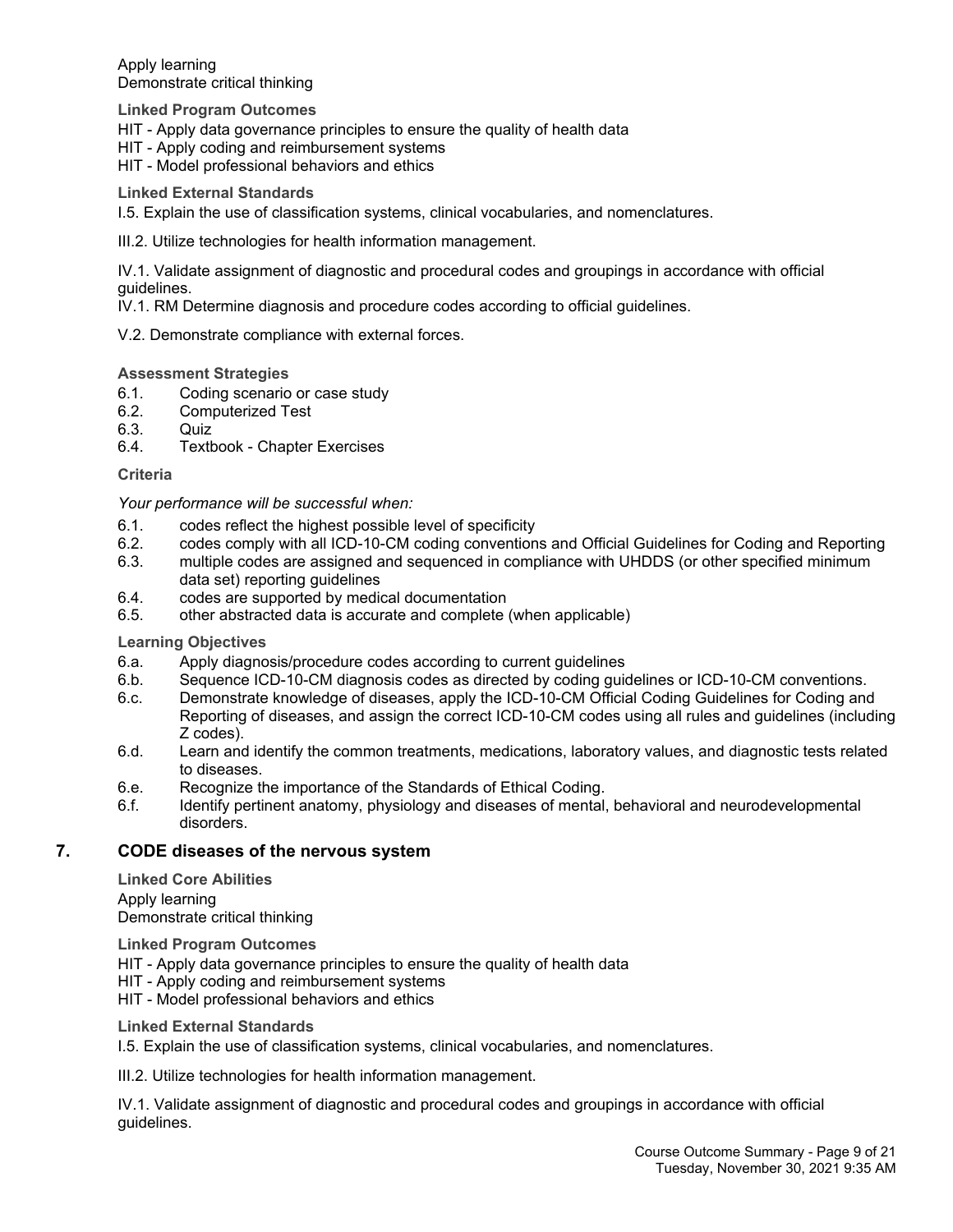IV.1. RM Determine diagnosis and procedure codes according to official guidelines.

V.2. Demonstrate compliance with external forces.

#### **Assessment Strategies**

- 7.1. Coding scenario or case study
- 7.2. Computerized Test
- 7.3. Quiz
- 7.4. Textbook Chapter Exercises

**Criteria**

*Your performance will be successful when:*

- 7.1. codes reflect the highest possible level of specificity<br>7.2. codes comply with all ICD-10-CM coding convention
- 7.2. codes comply with all ICD-10-CM coding conventions and Official Guidelines for Coding and Reporting<br>7.3 multiple codes are assigned and sequenced in compliance with UHDDS (or other specified minimum
- multiple codes are assigned and sequenced in compliance with UHDDS (or other specified minimum data set) reporting guidelines
- 7.4. codes are supported by medical documentation
- 7.5. other abstracted data is accurate and complete (when applicable)

#### **Learning Objectives**

- 7.a. Apply diagnosis/procedure codes according to current guidelines
- 7.b. Sequence ICD-10-CM diagnosis codes as directed by coding guidelines or ICD-10-CM conventions.
- 7.c. Demonstrate knowledge of diseases, apply the ICD-10-CM Official Coding Guidelines for Coding and Reporting of diseases, and assign the correct ICD-10-CM codes using all rules and guidelines (including Z codes).
- 7.d. Learn and identify the common treatments, medications, laboratory values, and diagnostic tests related to diseases.
- 7.e. Recognize the importance of the Standards of Ethical Coding.
- 7.f. Identify pertinent anatomy, physiology and diseases of nervous system and sense organs.

#### **8. CODE diseases of the eye and adnexa**

**Linked Core Abilities** Apply learning Demonstrate critical thinking

**Linked Program Outcomes**

HIT - Apply data governance principles to ensure the quality of health data

HIT - Apply coding and reimbursement systems

HIT - Model professional behaviors and ethics

#### **Linked External Standards**

I.5. Explain the use of classification systems, clinical vocabularies, and nomenclatures.

III.2. Utilize technologies for health information management.

IV.1. Validate assignment of diagnostic and procedural codes and groupings in accordance with official guidelines.

IV.1. RM Determine diagnosis and procedure codes according to official guidelines.

V.2. Demonstrate compliance with external forces.

#### **Assessment Strategies**

- 8.1. Coding scenario or case study
- 8.2. Computerized Test
- 8.3. Quiz
- 8.4. Textbook Chapter Exercises

#### **Criteria**

#### *Your performance will be successful when:*

- 8.1. codes reflect the highest possible level of specificity
- 8.2. codes comply with all ICD-10-CM coding conventions and Official Guidelines for Coding and Reporting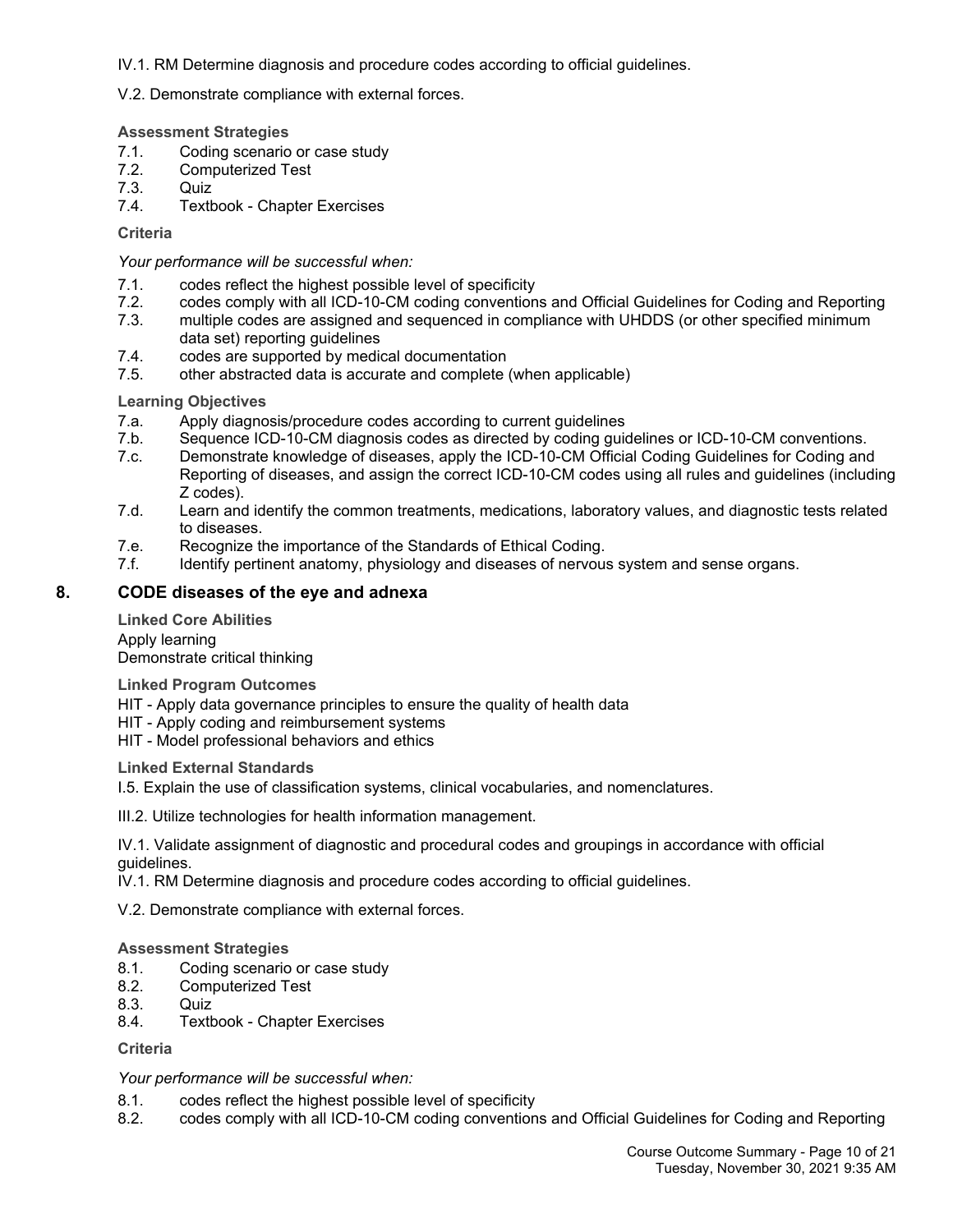- 8.3. multiple codes are assigned and sequenced in compliance with UHDDS (or other specified minimum data set) reporting guidelines
- 8.4. codes are supported by medical documentation
- 8.5. other abstracted data is accurate and complete (when applicable)

**Learning Objectives**

- 8.a. Apply diagnosis/procedure codes according to current guidelines
- 8.b. Sequence ICD-10-CM diagnosis codes as directed by coding guidelines or ICD-10-CM conventions.
- 8.c. Demonstrate knowledge of diseases, apply the ICD-10-CM Official Coding Guidelines for Coding and Reporting of diseases, and assign the correct ICD-10-CM codes using all rules and guidelines (including Z codes).
- 8.d. Learn and identify the common treatments, medications, laboratory values, and diagnostic tests related to diseases.
- 8.e. Recognize the importance of the Standards of Ethical Coding.
- 8.f. Identify pertinent anatomy, physiology and diseases of nervous system and sense organs.

### **9. CODE diseases of the ear and mastoid process**

**Linked Core Abilities** Apply learning Demonstrate critical thinking

**Linked Program Outcomes**

- HIT Apply data governance principles to ensure the quality of health data
- HIT Apply coding and reimbursement systems
- HIT Model professional behaviors and ethics

#### **Linked External Standards**

I.5. Explain the use of classification systems, clinical vocabularies, and nomenclatures.

III.2. Utilize technologies for health information management.

IV.1. Validate assignment of diagnostic and procedural codes and groupings in accordance with official guidelines.

IV.1. RM Determine diagnosis and procedure codes according to official guidelines.

V.2. Demonstrate compliance with external forces.

#### **Assessment Strategies**

- 9.1. Coding scenario or case study
- 9.2. Computerized Test
- 9.3. Quiz
- 9.4. Textbook Chapter Exercises

**Criteria**

#### *Your performance will be successful when:*

- 9.1. codes reflect the highest possible level of specificity
- 9.2. codes comply with all ICD-10-CM coding conventions and Official Guidelines for Coding and Reporting
- 9.3. multiple codes are assigned and sequenced in compliance with UHDDS (or other specified minimum data set) reporting guidelines
- 9.4. codes are supported by medical documentation
- 9.5. other abstracted data is accurate and complete (when applicable)

- 9.a. Apply diagnosis/procedure codes according to current guidelines
- 9.b. Sequence ICD-10-CM diagnosis codes as directed by coding guidelines or ICD-10-CM conventions.
- 9.c. Demonstrate knowledge of diseases, apply the ICD-10-CM Official Coding Guidelines for Coding and Reporting of diseases, and assign the correct ICD-10-CM codes using all rules and guidelines (including Z codes).
- 9.d. Learn and identify the common treatments, medications, laboratory values, and diagnostic tests related to diseases.
- 9.e. Recognize the importance of the Standards of Ethical Coding.
- 9.f. Identify pertinent anatomy, physiology and diseases of nervous system and sense organs.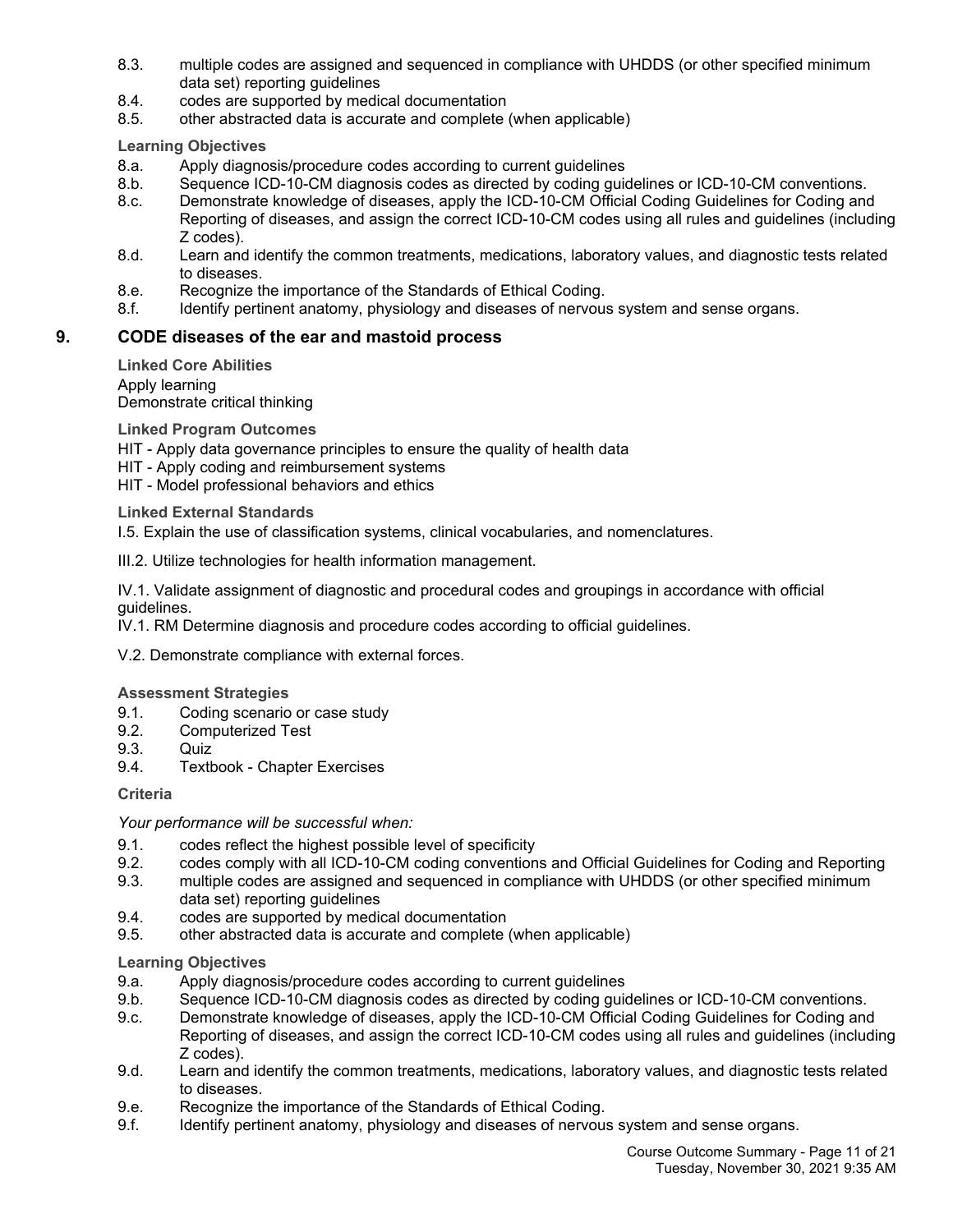## **10. CODE diseases of the circulatory system**

**Linked Core Abilities** Apply learning Demonstrate critical thinking

**Linked Program Outcomes** HIT - Apply data governance principles to ensure the quality of health data HIT - Apply coding and reimbursement systems HIT - Model professional behaviors and ethics

**Linked External Standards**

I.5. Explain the use of classification systems, clinical vocabularies, and nomenclatures.

III.2. Utilize technologies for health information management.

IV.1. Validate assignment of diagnostic and procedural codes and groupings in accordance with official guidelines.

IV.1. RM Determine diagnosis and procedure codes according to official guidelines.

V.2. Demonstrate compliance with external forces.

**Assessment Strategies**

- 10.1. Coding scenario or case study
- 10.2. Computerized Test
- 10.3. Quiz
- 10.4. Textbook Chapter Exercises

#### **Criteria**

*Your performance will be successful when:*

- 10.1. codes reflect the highest possible level of specificity
- 10.2. codes comply with all ICD-10-CM coding conventions and Official Guidelines for Coding and Reporting
- 10.3. multiple codes are assigned and sequenced in compliance with UHDDS (or other specified minimum data set) reporting guidelines
- 10.4. codes are supported by medical documentation
- 10.5. other abstracted data is accurate and complete (when applicable)

**Learning Objectives**

- 10.a. Apply diagnosis/procedure codes according to current guidelines<br>10.b. Sequence ICD-10-CM diagnosis codes as directed by coding qui
- Sequence ICD-10-CM diagnosis codes as directed by coding guidelines or ICD-10-CM conventions.
- 10.c. Demonstrate knowledge of diseases, apply the ICD-10-CM Official Coding Guidelines for Coding and Reporting of diseases, and assign the correct ICD-10-CM codes using all rules and guidelines (including Z codes).
- 10.d. Learn and identify the common treatments, medications, laboratory values, and diagnostic tests related to diseases.
- 10.e. Recognize the importance of the Standards of Ethical Coding.
- 10.f. Identify pertinent anatomy, physiology and diseases of the circulatory system.

#### **11. CODE diseases of the respiratory system**

**Linked Core Abilities** Apply learning Demonstrate critical thinking

**Linked Program Outcomes**

- HIT Apply data governance principles to ensure the quality of health data
- HIT Apply coding and reimbursement systems
- HIT Model professional behaviors and ethics

#### **Linked External Standards**

I.5. Explain the use of classification systems, clinical vocabularies, and nomenclatures.

III.2. Utilize technologies for health information management.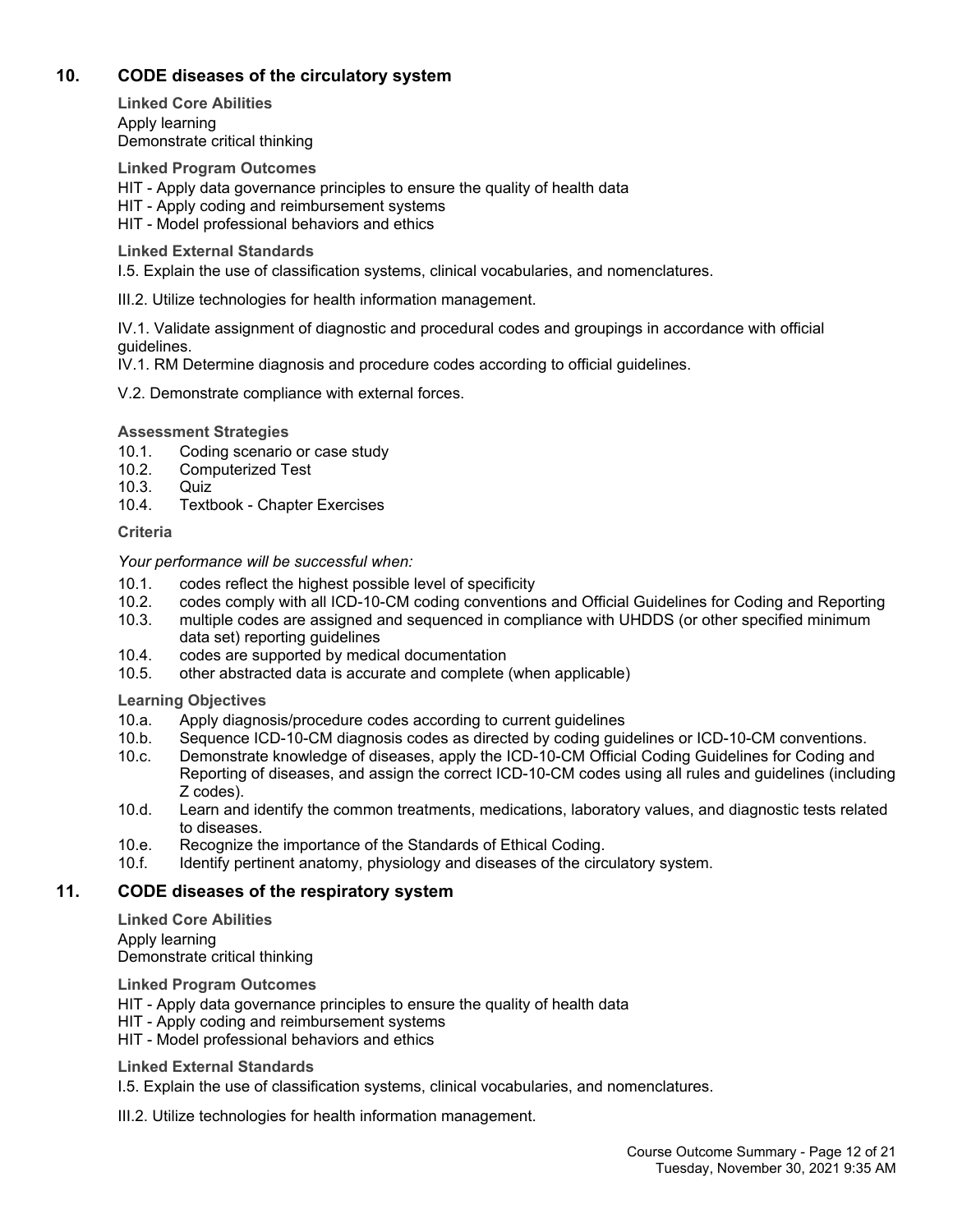IV.1. Validate assignment of diagnostic and procedural codes and groupings in accordance with official guidelines.

IV.1. RM Determine diagnosis and procedure codes according to official guidelines.

V.2. Demonstrate compliance with external forces.

#### **Assessment Strategies**

- 11.1. Coding scenario or case study
- 11.2. Computerized Test
- 11.3. Quiz
- 11.4. Textbook Chapter Exercises

**Criteria**

*Your performance will be successful when:*

- 11.1. codes reflect the highest possible level of specificity
- 11.2. codes comply with all ICD-10-CM coding conventions and Official Guidelines for Coding and Reporting
- 11.3. multiple codes are assigned and sequenced in compliance with UHDDS (or other specified minimum data set) reporting guidelines
- 11.4. codes are supported by medical documentation
- 11.5. other abstracted data is accurate and complete (when applicable)

**Learning Objectives**

- 11.a. Apply diagnosis/procedure codes according to current guidelines
- 11.b. Sequence ICD-10-CM diagnosis codes as directed by coding guidelines or ICD-10-CM conventions.
- 11.c. Demonstrate knowledge of diseases, apply the ICD-10-CM Official Coding Guidelines for Coding and Reporting of diseases, and assign the correct ICD-10-CM codes using all rules and guidelines (including Z codes).
- 11.d. Learn and identify the common treatments, medications, laboratory values, and diagnostic tests related to diseases.
- 11.e. Recognize the importance of the Standards of Ethical Coding.
- 11.f. Identify pertinent anatomy, physiology and diseases of the respiratory system.

### **12. CODE diseases of the digestive system**

**Linked Core Abilities** Apply learning Demonstrate critical thinking

**Linked Program Outcomes**

HIT - Apply data governance principles to ensure the quality of health data

HIT - Apply coding and reimbursement systems

HIT - Model professional behaviors and ethics

**Linked External Standards**

I.5. Explain the use of classification systems, clinical vocabularies, and nomenclatures.

III.2. Utilize technologies for health information management.

IV.1. Validate assignment of diagnostic and procedural codes and groupings in accordance with official guidelines.

IV.1. RM Determine diagnosis and procedure codes according to official guidelines.

V.2. Demonstrate compliance with external forces.

#### **Assessment Strategies**

- 12.1. Coding scenario or case study
- 12.2. Computerized Test
- 12.3. Quiz
- 12.4. Textbook Chapter Exercises

**Criteria**

*Your performance will be successful when:*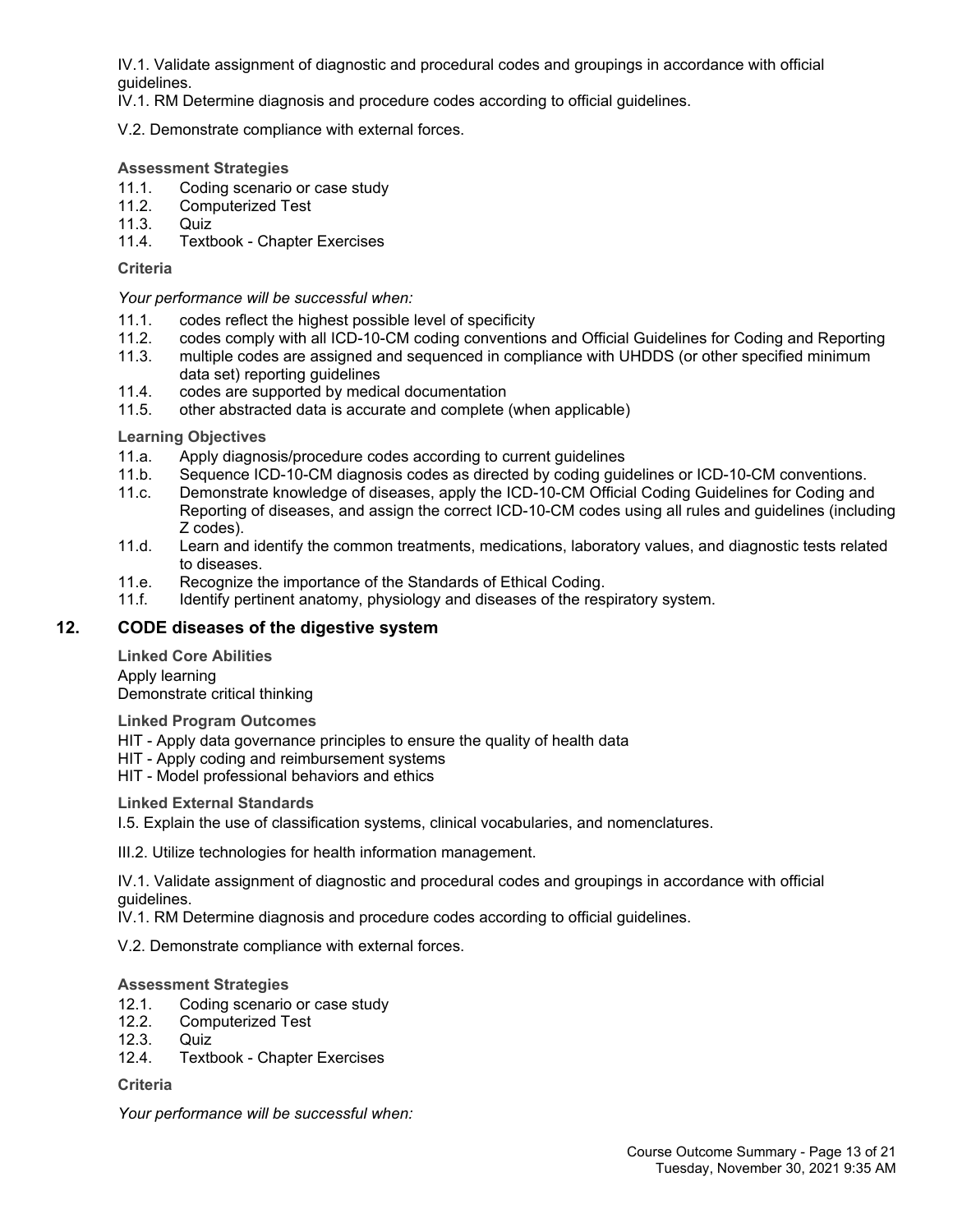- 12.1. codes reflect the highest possible level of specificity
- 12.2. codes comply with all ICD-10-CM coding conventions and Official Guidelines for Coding and Reporting
- 12.3. multiple codes are assigned and sequenced in compliance with UHDDS (or other specified minimum data set) reporting guidelines
- 12.4. codes are supported by medical documentation<br>12.5. other abstracted data is accurate and complete
- other abstracted data is accurate and complete (when applicable)

#### **Learning Objectives**

- 12.a. Apply diagnosis/procedure codes according to current guidelines
- 12.b. Sequence ICD-10-CM diagnosis codes as directed by coding guidelines or ICD-10-CM conventions.
- 12.c. Demonstrate knowledge of diseases, apply the ICD-10-CM Official Coding Guidelines for Coding and Reporting of diseases, and assign the correct ICD-10-CM codes using all rules and guidelines (including Z codes).
- 12.d. Learn and identify the common treatments, medications, laboratory values, and diagnostic tests related to diseases.
- 12.e. Recognize the importance of the Standards of Ethical Coding.
- 12.f. Identify pertinent anatomy, physiology and diseases of the digestive system.

#### **13. CODE diseases of the skin and subcutaneous tissue**

**Linked Core Abilities** Apply learning Demonstrate critical thinking

**Linked Program Outcomes**

HIT - Apply data governance principles to ensure the quality of health data

HIT - Apply coding and reimbursement systems

HIT - Model professional behaviors and ethics

**Linked External Standards**

I.5. Explain the use of classification systems, clinical vocabularies, and nomenclatures.

III.2. Utilize technologies for health information management.

IV.1. Validate assignment of diagnostic and procedural codes and groupings in accordance with official guidelines.

IV.1. RM Determine diagnosis and procedure codes according to official guidelines.

V.2. Demonstrate compliance with external forces.

#### **Assessment Strategies**

- 13.1. Coding scenario or case study
- 13.2. Computerized Test
- 13.3. Quiz
- 13.4. Textbook Chapter Exercises

#### **Criteria**

*Your performance will be successful when:*

- 13.1. codes reflect the highest possible level of specificity
- 13.2. codes comply with all ICD-10-CM coding conventions and Official Guidelines for Coding and Reporting
- 13.3. multiple codes are assigned and sequenced in compliance with UHDDS (or other specified minimum data set) reporting quidelines
- 13.4. codes are supported by medical documentation
- 13.5. other abstracted data is accurate and complete (when applicable)

- 13.a. Apply diagnosis/procedure codes according to current guidelines
- 13.b. Sequence ICD-10-CM diagnosis codes as directed by coding guidelines or ICD-10-CM conventions.
- 13.c. Demonstrate knowledge of diseases, apply the ICD-10-CM Official Coding Guidelines for Coding and Reporting of diseases, and assign the correct ICD-10-CM codes using all rules and guidelines (including Z codes).
- 13.d. Learn and identify the common treatments, medications, laboratory values, and diagnostic tests related to diseases.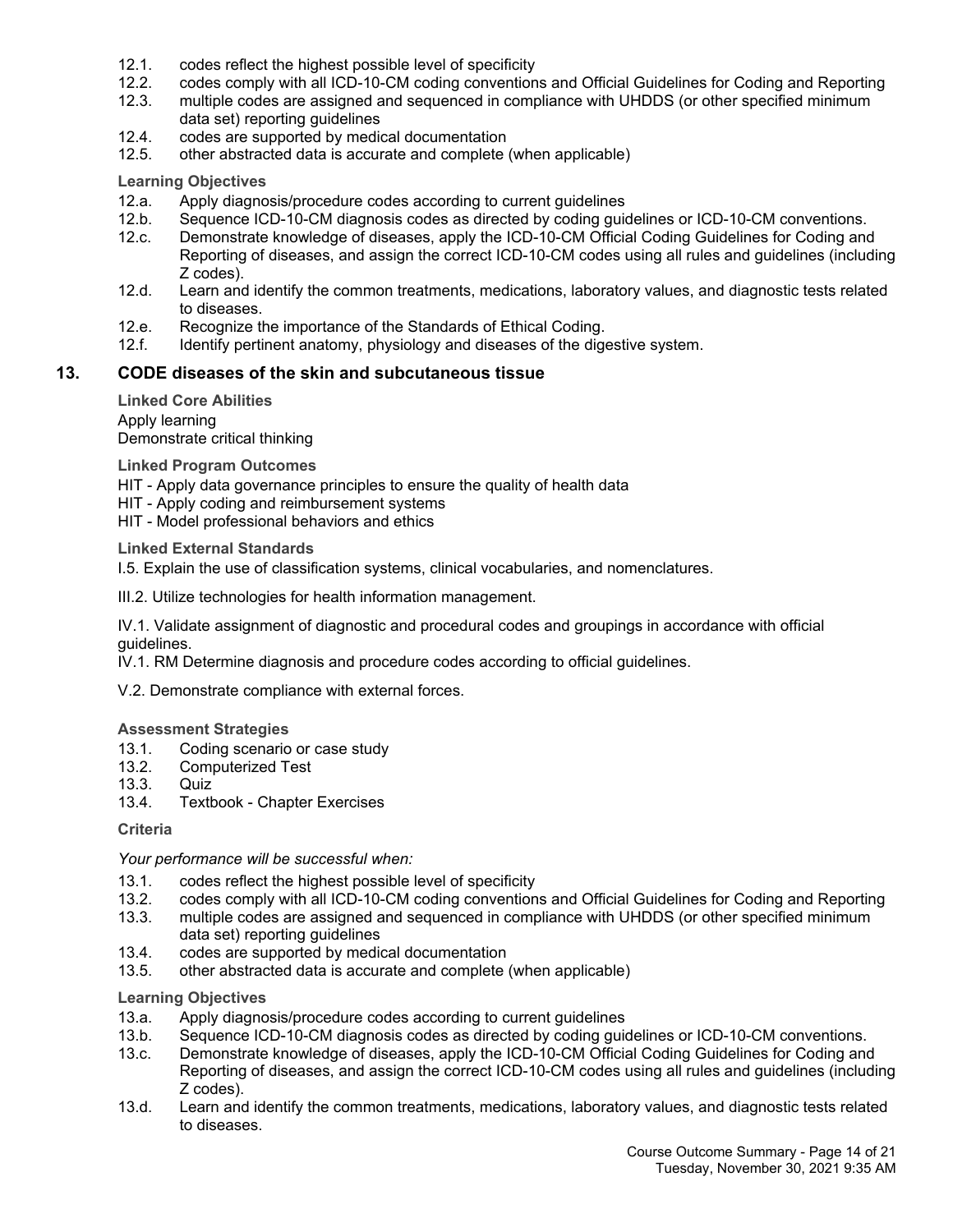- 13.e. Recognize the importance of the Standards of Ethical Coding.
- 13.f. Identify pertinent anatomy, physiology and diseases of the skin and subcutaneous tissue.

#### **14. CODE diseases of the musculoskeletal system and connective tissue**

**Linked Core Abilities** Apply learning Demonstrate critical thinking

**Linked Program Outcomes**

HIT - Apply data governance principles to ensure the quality of health data

- HIT Apply coding and reimbursement systems
- HIT Model professional behaviors and ethics

**Linked External Standards**

I.5. Explain the use of classification systems, clinical vocabularies, and nomenclatures.

III.2. Utilize technologies for health information management.

IV.1. Validate assignment of diagnostic and procedural codes and groupings in accordance with official guidelines.

IV.1. RM Determine diagnosis and procedure codes according to official guidelines.

V.2. Demonstrate compliance with external forces.

**Assessment Strategies**

- 14.1. Coding scenario or case study
- 14.2. Computerized Test
- 14.3. Quiz<br>14.4. Textb
- Textbook Chapter Exercises

**Criteria**

*Your performance will be successful when:*

- 14.1. codes reflect the highest possible level of specificity
- 14.2. codes comply with all ICD-10-CM coding conventions and Official Guidelines for Coding and Reporting
- 14.3. multiple codes are assigned and sequenced in compliance with UHDDS (or other specified minimum data set) reporting quidelines
- 14.4. codes are supported by medical documentation
- 14.5. other abstracted data is accurate and complete (when applicable)

**Learning Objectives**

- 14.a. Apply diagnosis/procedure codes according to current guidelines
- 14.b. Sequence ICD-10-CM diagnosis codes as directed by coding guidelines or ICD-10-CM conventions.
- 14.c. Demonstrate knowledge of diseases, apply the ICD-10-CM Official Coding Guidelines for Coding and Reporting of diseases, and assign the correct ICD-10-CM codes using all rules and guidelines (including Z codes).
- 14.d. Learn and identify the common treatments, medications, laboratory values, and diagnostic tests related to diseases.
- 14.e. Recognize the importance of the Standards of Ethical Coding.
- 14.f. Identify pertinent anatomy, physiology and diseases of the musculoskeletal system and connective tissue.

#### **15. CODE diseases of the genitourinary system**

**Linked Core Abilities** Apply learning Demonstrate critical thinking

**Linked Program Outcomes**

HIT - Apply data governance principles to ensure the quality of health data

HIT - Apply coding and reimbursement systems

HIT - Model professional behaviors and ethics

**Linked External Standards**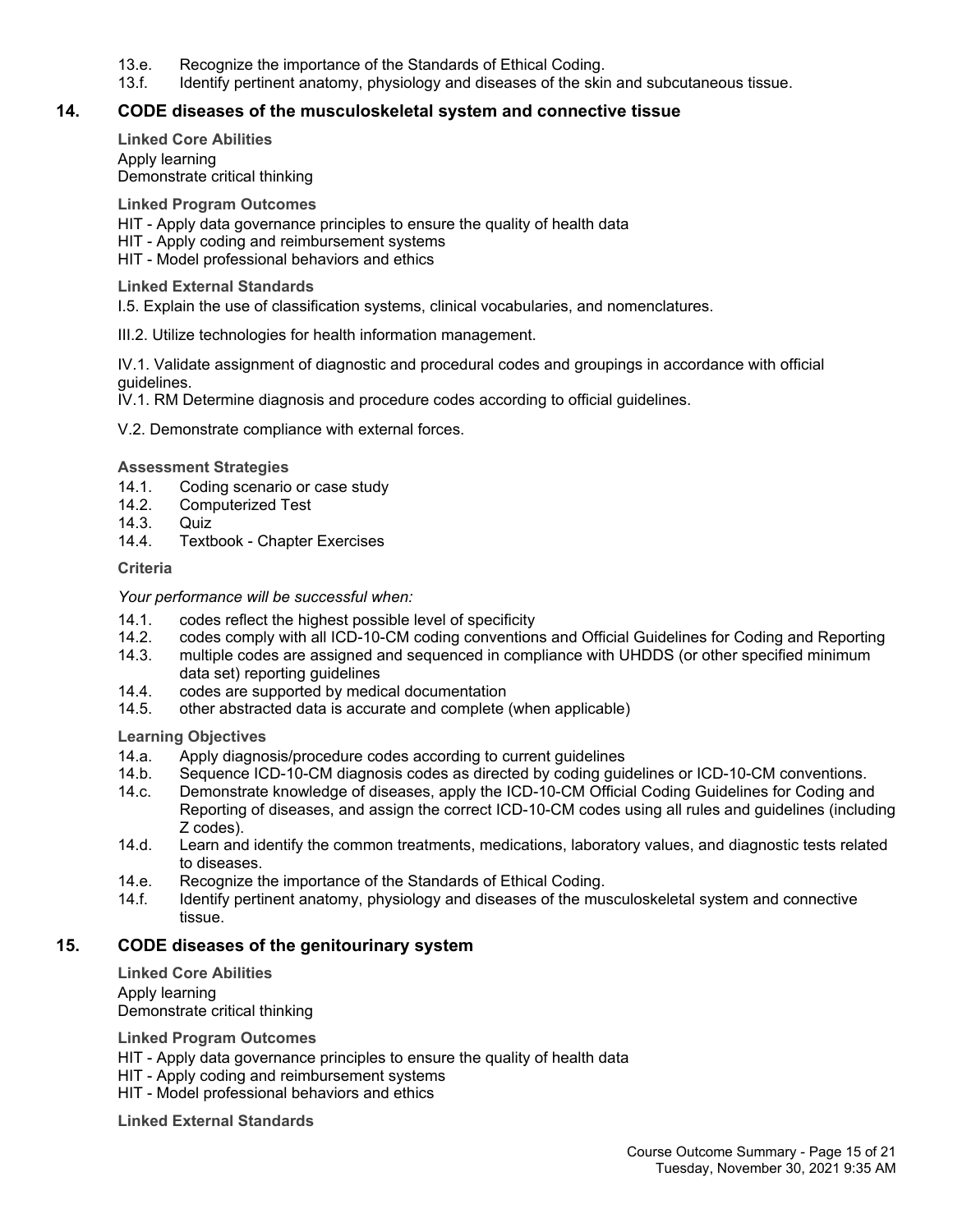I.5. Explain the use of classification systems, clinical vocabularies, and nomenclatures.

III.2. Utilize technologies for health information management.

IV.1. Validate assignment of diagnostic and procedural codes and groupings in accordance with official guidelines.

IV.1. RM Determine diagnosis and procedure codes according to official guidelines.

V.2. Demonstrate compliance with external forces.

#### **Assessment Strategies**

- 15.1. Coding scenario or case study
- 15.2. Computerized Test
- 15.3. Quiz
- 15.4. Textbook Chapter Exercises

#### **Criteria**

*Your performance will be successful when:*

- 15.1. codes reflect the highest possible level of specificity
- 15.2. codes comply with all ICD-10-CM coding conventions and Official Guidelines for Coding and Reporting
- 15.3. multiple codes are assigned and sequenced in compliance with UHDDS (or other specified minimum data set) reporting guidelines
- 15.4. codes are supported by medical documentation
- 15.5. other abstracted data is accurate and complete (when applicable)

**Learning Objectives**

- 15.a. Apply diagnosis/procedure codes according to current guidelines<br>15.b. Sequence ICD-10-CM diagnosis codes as directed by coding guid
- Sequence ICD-10-CM diagnosis codes as directed by coding guidelines or ICD-10-CM conventions.
- 15.c. Demonstrate knowledge of diseases, apply the ICD-10-CM Official Coding Guidelines for Coding and Reporting of diseases, and assign the correct ICD-10-CM codes using all rules and guidelines (including Z codes).
- 15.d. Learn and identify the common treatments, medications, laboratory values, and diagnostic tests related to diseases.
- 15.e. Recognize the importance of the Standards of Ethical Coding.
- 15.f. Identify pertinent anatomy, physiology and diseases of the genitourinary organs and systems.

#### **16. CODE conditions associated with pregnancy, childbirth and the puerperium**

**Linked Core Abilities** Apply learning Demonstrate critical thinking

**Linked Program Outcomes**

HIT - Apply data governance principles to ensure the quality of health data

HIT - Apply coding and reimbursement systems

HIT - Model professional behaviors and ethics

**Linked External Standards**

I.5. Explain the use of classification systems, clinical vocabularies, and nomenclatures.

III.2. Utilize technologies for health information management.

IV.1. Validate assignment of diagnostic and procedural codes and groupings in accordance with official guidelines.

IV.1. RM Determine diagnosis and procedure codes according to official guidelines.

V.2. Demonstrate compliance with external forces.

#### **Assessment Strategies**

- 16.1. Coding scenario or case study
- 16.2. Computerized Test
- 16.3. Quiz
- 16.4. Textbook Chapter Exercises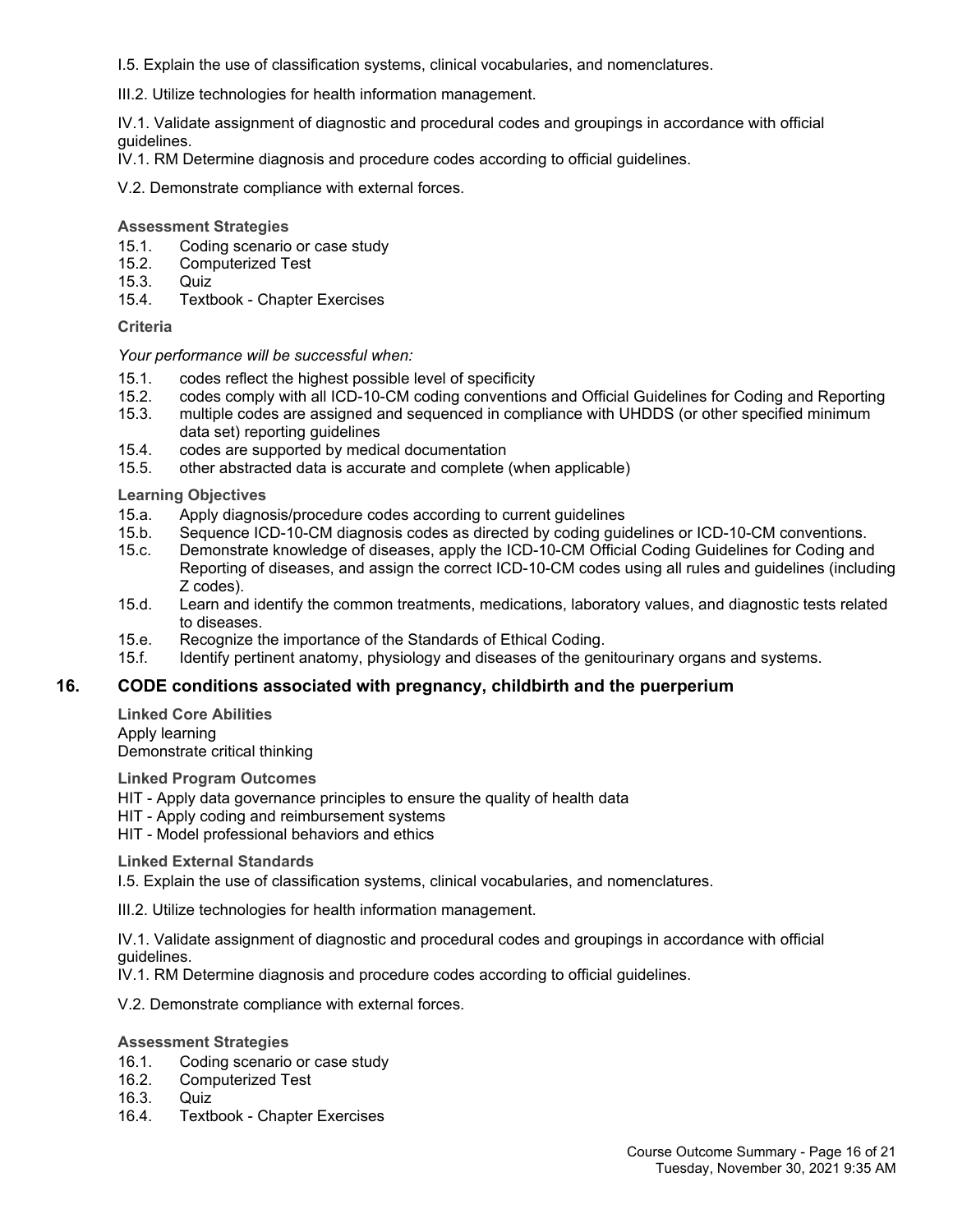#### **Criteria**

*Your performance will be successful when:*

- 16.1. codes reflect the highest possible level of specificity
- 16.2. codes comply with all ICD-10-CM coding conventions and Official Guidelines for Coding and Reporting
- 16.3. multiple codes are assigned and sequenced in compliance with UHDDS (or other specified minimum data set) reporting guidelines
- 16.4. codes are supported by medical documentation
- 16.5. other abstracted data is accurate and complete (when applicable)

#### **Learning Objectives**

- 16.a. Apply diagnosis/procedure codes according to current guidelines
- 16.b. Sequence ICD-10-CM diagnosis codes as directed by coding guidelines or ICD-10-CM conventions.
- 16.c. Demonstrate knowledge of diseases, apply the ICD-10-CM Official Coding Guidelines for Coding and Reporting of diseases, and assign the correct ICD-10-CM codes using all rules and guidelines (including Z codes).
- 16.d. Learn and identify the common treatments, medications, laboratory values, and diagnostic tests related to diseases.
- 16.e. Recognize the importance of the Standards of Ethical Coding.
- 16.f. Identify pertinent anatomy, physiology and diseases associated with pregnancy, childbirth and the puerperium.

### **17. CODE conditions originating in the perinatal period**

**Linked Core Abilities** Apply learning Demonstrate critical thinking

**Linked Program Outcomes**

HIT - Apply data governance principles to ensure the quality of health data

- HIT Apply coding and reimbursement systems
- HIT Model professional behaviors and ethics

#### **Linked External Standards**

I.5. Explain the use of classification systems, clinical vocabularies, and nomenclatures.

III.2. Utilize technologies for health information management.

IV.1. Validate assignment of diagnostic and procedural codes and groupings in accordance with official guidelines.

IV.1. RM Determine diagnosis and procedure codes according to official guidelines.

V.2. Demonstrate compliance with external forces.

#### **Assessment Strategies**

- 17.1. Coding scenario or case study
- 17.2. Computerized Test
- 17.3. Quiz<br>17.4. Text
- Textbook Chapter Exercises

**Criteria**

#### *Your performance will be successful when:*

- 17.1. codes reflect the highest possible level of specificity
- 17.2. codes comply with all ICD-10-CM coding conventions and Official Guidelines for Coding and Reporting
- 17.3. multiple codes are assigned and sequenced in compliance with UHDDS (or other specified minimum data set) reporting guidelines
- 17.4. codes are supported by medical documentation
- 17.5. other abstracted data is accurate and complete (when applicable)

- 17.a. CODE conditions associated with pregnancy, childbirth and the puerperium
- 17.b. Apply diagnosis/procedure codes according to current guidelines
- 17.c. Sequence ICD-10-CM diagnosis codes as directed by coding guidelines or ICD-10-CM conventions.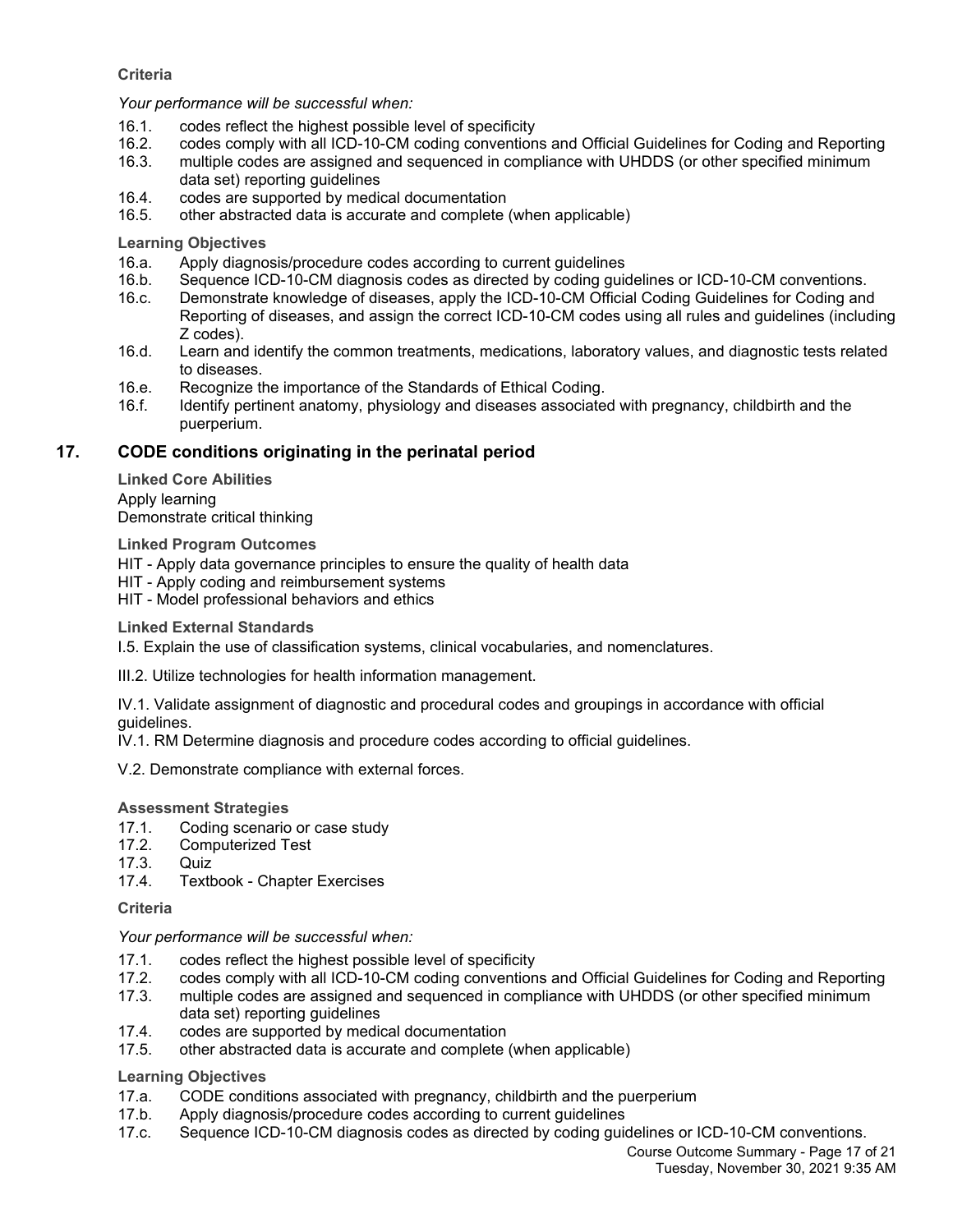- 17.d. Demonstrate knowledge of diseases, apply the ICD-10-CM Official Coding Guidelines for Coding and Reporting of diseases, and assign the correct ICD-10-CM codes using all rules and guidelines (including Z codes).
- 17.e. Learn and identify the common treatments, medications, laboratory values, and diagnostic tests related to diseases.
- 17.f. Recognize the importance of the Standards of Ethical Coding.
- 17.g. Identify pertinent perinatal conditions.

## **18. CODE congenital malformations, deformations and chromosomal abnormalities**

**Linked Core Abilities** Apply learning Demonstrate critical thinking

**Linked Program Outcomes**

HIT - Apply data governance principles to ensure the quality of health data

HIT - Apply coding and reimbursement systems

HIT - Model professional behaviors and ethics

**Linked External Standards**

I.5. Explain the use of classification systems, clinical vocabularies, and nomenclatures.

III.2. Utilize technologies for health information management.

IV.1. Validate assignment of diagnostic and procedural codes and groupings in accordance with official guidelines.

IV.1. RM Determine diagnosis and procedure codes according to official guidelines.

V.2. Demonstrate compliance with external forces.

#### **Assessment Strategies**

- 18.1. Coding scenario or case study
- 18.2. Computerized Test
- 18.3. Quiz
- 18.4. Textbook Chapter Exercises

**Criteria**

*Your performance will be successful when:*

- 18.1. codes reflect the highest possible level of specificity
- 18.2. codes comply with all ICD-10-CM coding conventions and Official Guidelines for Coding and Reporting<br>18.3. multiple codes are assigned and sequenced in compliance with UHDDS (or other specified minimum
- multiple codes are assigned and sequenced in compliance with UHDDS (or other specified minimum data set) reporting guidelines
- 18.4. codes are supported by medical documentation
- 18.5. other abstracted data is accurate and complete (when applicable)

#### **Learning Objectives**

- 18.a. Apply diagnosis/procedure codes according to current guidelines
- 18.b. Sequence ICD-10-CM diagnosis codes as directed by coding guidelines or ICD-10-CM conventions.
- 18.c. Demonstrate knowledge of diseases, apply the ICD-10-CM Official Coding Guidelines for Coding and Reporting of diseases, and assign the correct ICD-10-CM codes using all rules and guidelines (including Z codes).
- 18.d. Learn and identify the common treatments, medications, laboratory values, and diagnostic tests related to diseases.
- 18.e. Recognize the importance of the Standards of Ethical Coding.
- 18.f. Identify congenital malformations, deformations and chromosomal abnormalities.

## **19. CODE symptoms, signs and abnormal clinical and laboratory findings, not elsewhere classified**

**Linked Core Abilities** Apply learning Demonstrate critical thinking

**Linked Program Outcomes**

HIT - Apply data governance principles to ensure the quality of health data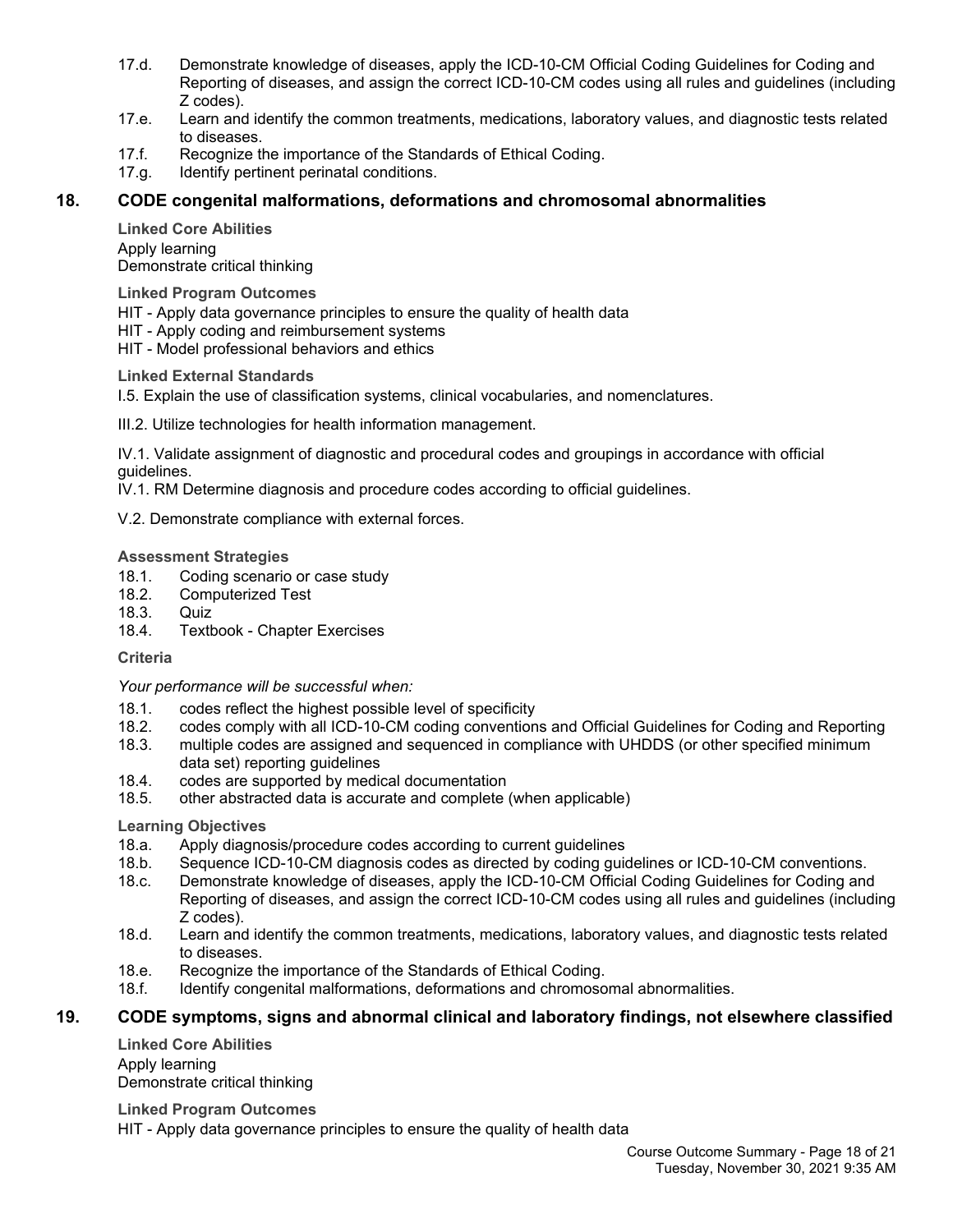HIT - Apply coding and reimbursement systems

HIT - Model professional behaviors and ethics

**Linked External Standards**

I.5. Explain the use of classification systems, clinical vocabularies, and nomenclatures.

III.2. Utilize technologies for health information management.

IV.1. Validate assignment of diagnostic and procedural codes and groupings in accordance with official guidelines.

IV.1. RM Determine diagnosis and procedure codes according to official guidelines.

V.2. Demonstrate compliance with external forces.

**Assessment Strategies**

- 19.1. Coding scenario or case study
- 19.2. Computerized Test
- 19.3. Quiz
- 19.4. Textbook Chapter Exercises

**Criteria**

*Your performance will be successful when:*

- 19.1. codes reflect the highest possible level of specificity<br>19.2. codes comply with all ICD-10-CM coding convention
- 19.2. codes comply with all ICD-10-CM coding conventions and Official Guidelines for Coding and Reporting<br>19.3. multiple codes are assigned and sequenced in compliance with UHDDS (or other specified minimum
- multiple codes are assigned and sequenced in compliance with UHDDS (or other specified minimum data set) reporting guidelines
- 19.4. codes are supported by medical documentation
- 19.5. other abstracted data is accurate and complete (when applicable)

**Learning Objectives**

- 19.a. Apply and assign the correct ICD-10-CM codes in accordance with the Official Guidelines for Coding and Reporting.
- 19.b. Determine when to assign signs and symptoms codes.
- 19.c. Assign the correct Z codes.

#### **20. CODE injuries, poisoning and certain other consequences of external causes**

**Linked Core Abilities** Apply learning Demonstrate critical thinking

**Linked Program Outcomes**

HIT - Apply data governance principles to ensure the quality of health data

- HIT Apply coding and reimbursement systems
- HIT Model professional behaviors and ethics

**Linked External Standards**

I.5. Explain the use of classification systems, clinical vocabularies, and nomenclatures.

III.2. Utilize technologies for health information management.

IV.1. Validate assignment of diagnostic and procedural codes and groupings in accordance with official guidelines.

IV.1. RM Determine diagnosis and procedure codes according to official guidelines.

V.2. Demonstrate compliance with external forces.

#### **Assessment Strategies**

- 20.1. Coding scenario or case study
- 20.2. Computerized Test
- 20.3. Quiz<br>20.4. Textb
- Textbook Chapter Exercises

**Criteria**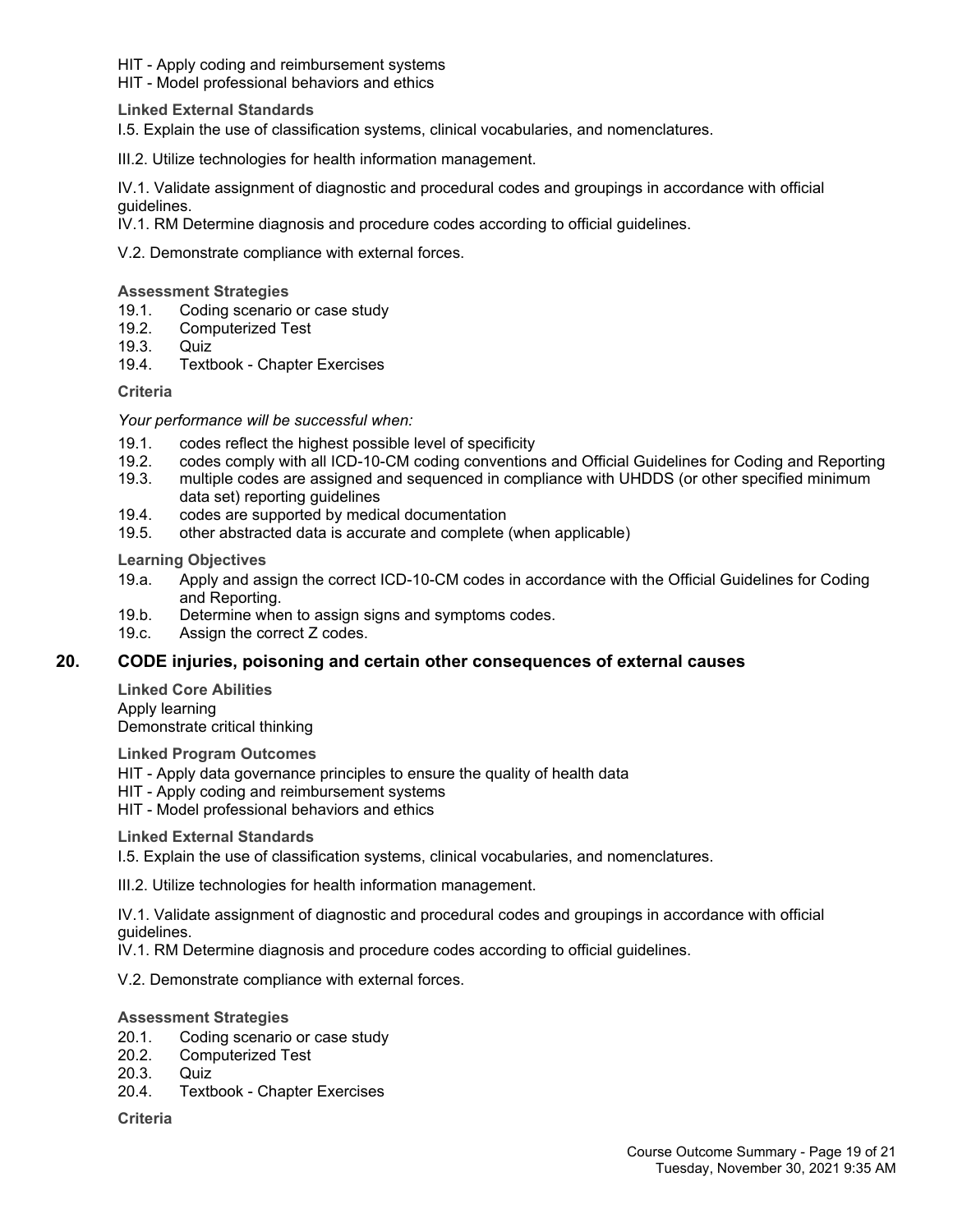*Your performance will be successful when:*

- 20.1. codes reflect the highest possible level of specificity
- 20.2. codes comply with all ICD-10-CM coding conventions and Official Guidelines for Coding and Reporting
- 20.3. multiple codes are assigned and sequenced in compliance with UHDDS (or other specified minimum data set) reporting guidelines
- 20.4. codes are supported by medical documentation
- 20.5. other abstracted data is accurate and complete (when applicable)

**Learning Objectives**

- 20.a. Apply and assign the correct ICD-10-CM codes in accordance with the Official Guidelines for Coding and Reporting.
- 20.b. Identify various types of injuries.
- 20.c. Assign the correct Z codes.
- 20.d. Identify common treatments, medications, laboratory values, and diagnostic tests.

#### **21. CODE external causes of morbidity**

**Linked Core Abilities** Apply learning Demonstrate critical thinking

**Linked Program Outcomes**

- HIT Apply data governance principles to ensure the quality of health data
- HIT Apply coding and reimbursement systems
- HIT Model professional behaviors and ethics

**Linked External Standards**

I.5. Explain the use of classification systems, clinical vocabularies, and nomenclatures.

III.2. Utilize technologies for health information management.

IV.1. Validate assignment of diagnostic and procedural codes and groupings in accordance with official guidelines.

IV.1. RM Determine diagnosis and procedure codes according to official guidelines.

V.2. Demonstrate compliance with external forces.

#### **Assessment Strategies**

- 21.1. Coding scenario or case study
- 21.2. Computerized Test
- 21.3. Quiz
- 21.4. Textbook Chapter Exercises

**Criteria**

*Your performance will be successful when:*

- 21.1. codes reflect the highest possible level of specificity
- 21.2. codes comply with all ICD-10-CM coding conventions and Official Guidelines for Coding and Reporting
- 21.3. multiple codes are assigned and sequenced in compliance with UHDDS (or other specified minimum data set) reporting quidelines
- 21.4. codes are supported by medical documentation
- 21.5. other abstracted data is accurate and complete (when applicable)

**Learning Objectives**

- 21.a. Apply and assign the correct ICD-10-CM codes in accordance with the Official Guidelines for Coding and Reporting.
- 21.b. Identify various types of diseases related to morbidity.
- 21.c. Assign the correct Z codes.
- 21.d. Identify common treatments, medications, laboratory values, and diagnostic tests.

#### **22. CODE factors influencing health status and contact with health services**

**Linked Core Abilities** Apply learning